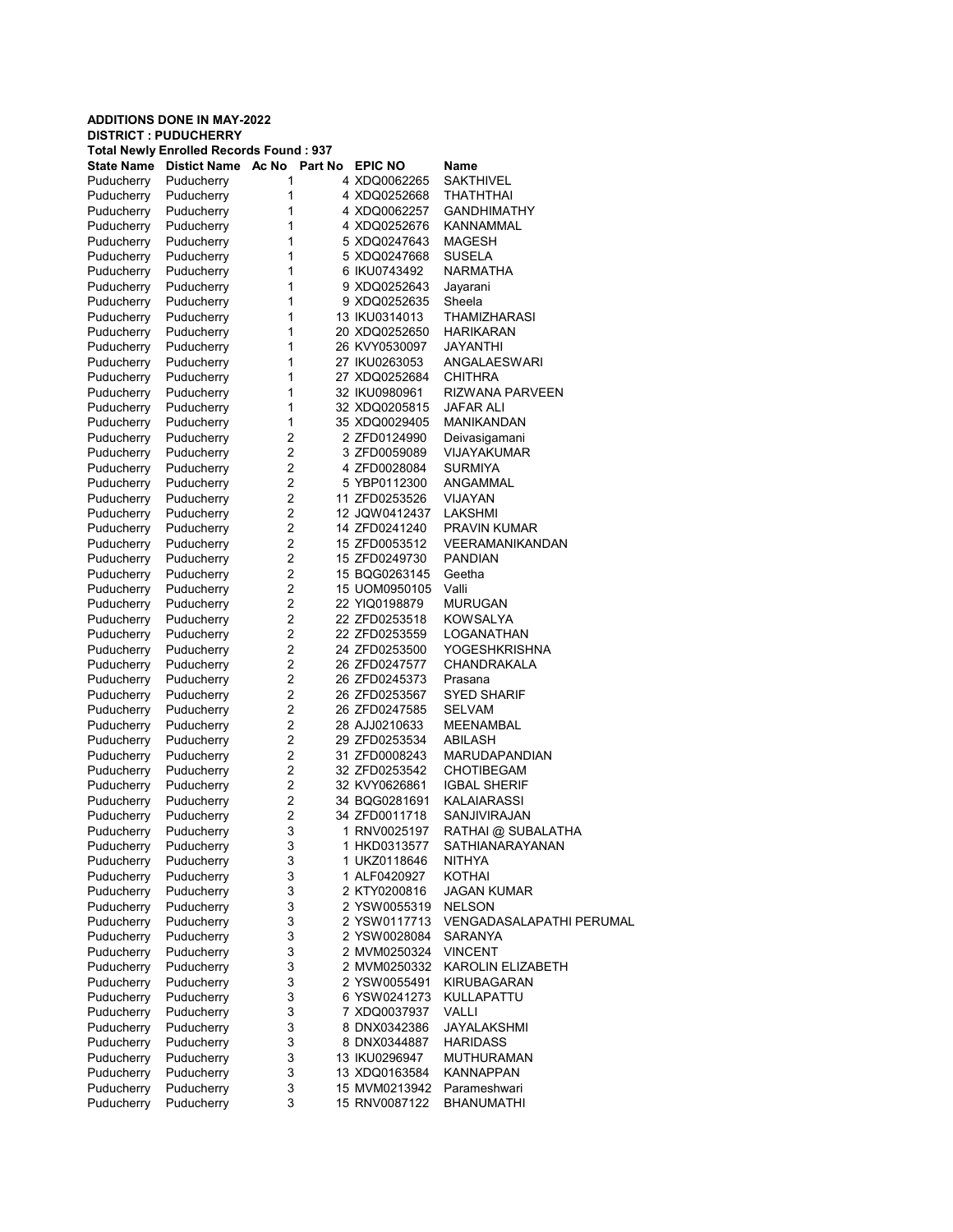# ADDITIONS DONE IN MAY-2022 DISTRICT : PUDUCHERRY Total Newly Enrolled Records Found : 937 State Name Distict Name Ac No Part No EPIC NO Name Puducherry Puducherry 3 16 XDQ0113209 PUSHPA Puducherry Puducherry 3 16 YSW0238329 Deivaprasath Puducherry Puducherry 3 17 HTC1401603 SAROJA Puducherry Puducherry 3 18 LPN2804490 ARUMUGAM Puducherry Puducherry 3 18 SIK0365908 SARANYA Puducherry Puducherry 3 18 YSW0233817 SUGUNAVATHI Puducherry Puducherry 3 19 YSW0071134 SELVAM Puducherry Puducherry 3 20 YSW0241299 THAMIZHARASI Puducherry Puducherry 3 21 YSW0240762 RAMAN Puducherry Puducherry 3 26 YSW0241281 VEMBU RAGHAVENDAR Puducherry Puducherry 3 29 WUJ0949842 SOMU SUNDARI Puducherry Puducherry 3 31 ZHN0009316 VIJAYALAKSHMI

| Puducherry | Puducherry | 4 |    | 4 JQW0344598  | PRABAVATHI                  |
|------------|------------|---|----|---------------|-----------------------------|
| Puducherry | Puducherry | 4 |    | 4 TLS0057950  | RAMAJAYAM                   |
| Puducherry | Puducherry | 4 |    | 10 JZL0224907 | Krishnaraj                  |
| Puducherry | Puducherry | 4 |    | 11 TLS0273383 | <b>KAVIARASAN</b>           |
| Puducherry | Puducherry | 4 |    | 11 JWW0223875 | <b>SUNDARI</b>              |
| Puducherry | Puducherry | 4 | 11 | GKY0718742    | <b>DEVANATHAN</b>           |
| Puducherry | Puducherry | 4 |    | 14 TLS0276832 | RANJINI                     |
| Puducherry | Puducherry | 4 |    | 16 TLS0156976 | Muthuraman                  |
| Puducherry | Puducherry | 4 |    | 16 TLS0123687 | MUTHULAKSHMI                |
| Puducherry | Puducherry | 4 |    | 16 TLS0258673 | <b>MURUGAN</b>              |
| Puducherry | Puducherry | 4 |    | 16 JZL0244681 | Chitradevi                  |
| Puducherry | Puducherry | 4 |    | 17 TLS0276766 | <b>KAVIARASAN</b>           |
| Puducherry | Puducherry | 4 |    | 17 IKU0795161 | <b>MOHANAMBIGAI</b>         |
| Puducherry | Puducherry | 4 |    | 19 JZL0353987 | JAYANTHI                    |
| Puducherry | Puducherry | 4 |    | 19 TLS0052845 | PARAMESWARI                 |
| Puducherry | Puducherry | 4 |    | 19 UEB0013243 | VENKATKUMAR                 |
| Puducherry | Puducherry | 4 |    | 19 MGM1180520 | DHAYALAN                    |
| Puducherry | Puducherry | 4 |    | 19 TLS0276808 | <b>KAMATCHI</b>             |
| Puducherry | Puducherry | 4 |    | 19 IKU0452425 | <b>SASIKALA</b>             |
| Puducherry | Puducherry | 4 |    | 19 JZL0293076 | Ananth                      |
| Puducherry | Puducherry | 4 |    | 19 TLS0187278 | <b>RAJKUMAR</b>             |
| Puducherry | Puducherry | 4 |    | 19 TLS0057133 | HEMALATHA                   |
| Puducherry | Puducherry | 4 |    | 19 TLS0043364 | <b>KARTHICK</b>             |
| Puducherry | Puducherry | 4 |    | 19 TLS0062463 | ARUMUGAM                    |
| Puducherry | Puducherry | 4 |    | 19 TLS0267591 | DHANUSH JAWAHAR MAGEE       |
| Puducherry | Puducherry | 4 |    | 19 NSY0230367 | <b>VISALACHI</b>            |
| Puducherry | Puducherry | 4 |    | 19 DGL0217505 | Thiruvengadam               |
| Puducherry | Puducherry | 4 |    | 20 ULP0900837 | <b>MADHUMITHA</b>           |
| Puducherry | Puducherry | 4 |    | 20 TLS0032359 | Sabarinathan                |
| Puducherry | Puducherry | 4 |    | 21 JZL0256321 | SUBRAMANIAN                 |
| Puducherry | Puducherry | 4 |    | 21 TLS0115113 | VENKATA SAI RAMESH          |
| Puducherry | Puducherry | 4 |    | 21 HDF0345553 | PRASANNA LAKSHMI            |
| Puducherry | Puducherry | 4 |    | 21 TLS0091041 | <b>CHITRA</b>               |
| Puducherry | Puducherry | 4 |    | 21 JZL0276774 | Sampath                     |
| Puducherry | Puducherry | 4 |    | 21 JZL0322040 | <b>SASIKALA</b>             |
| Puducherry | Puducherry | 4 |    | 21 XEK0003467 | GANJIGUNTA VENKATESWARA RAO |
| Puducherry | Puducherry | 4 |    | 21 TLS0265256 | SUMANTH                     |
| Puducherry | Puducherry | 4 |    | 22 TLS0276774 | KANNIGA                     |
| Puducherry | Puducherry | 4 |    | 23 TLS0276782 | <b>SATHIYAPRIYA</b>         |
| Puducherry | Puducherry | 4 |    | 24 TLS0276824 | <b>AGILA</b>                |
| Puducherry | Puducherry | 4 |    | 24 TLS0276816 | THAMIZHSELVAN               |
| Puducherry | Puducherry | 4 |    | 24 NOG0024448 | <b>VASANTHRA DEVI</b>       |
| Puducherry | Puducherry | 4 |    | 24 TLS0276790 | <b>DUPLEX</b>               |
| Puducherry | Puducherry | 4 |    | 25 TLS0276758 | <b>SHAIK ISMAIL</b>         |
| Puducherry | Puducherry | 4 |    | 30 JZL0363622 | SARASVATHI                  |
| Puducherry | Puducherry | 4 |    | 31 ULP0514729 | <b>BHUVANESWARI</b>         |
| Puducherry | Puducherry | 4 |    | 31 MRJ0249763 | VIJAYALAKSHMI               |
| Puducherry | Puducherry | 4 |    | 31 TLS0103549 | <b>RADHIKA</b>              |
| Puducherry | Puducherry | 4 |    | 32 TLS0276840 | MANGAYARKARASI              |
| Puducherry | Puducherry | 4 |    | 37 JZL0265553 | KARTHIKEYAN                 |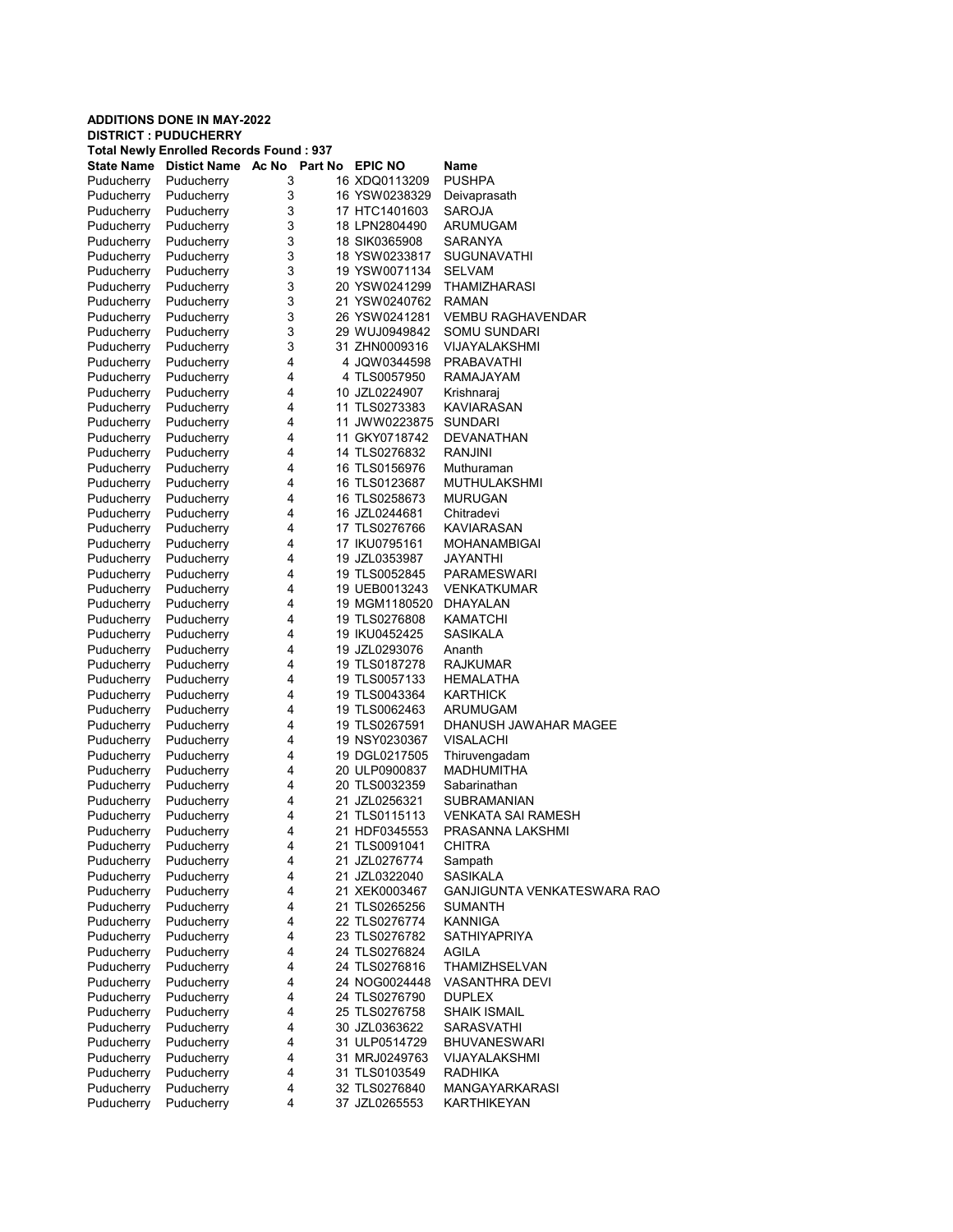#### ADDITIONS DONE IN MAY-2022 DISTRICT : PUDUCHERRY Total Newly Enrolled Records Found : 937 State Name Distict Name Ac No Part No EPIC NO Name Puducherry Puducherry 4 37 TLS0230268 Prabavathy Puducherry Puducherry 4 37 TLS0092742 PONMALAR Puducherry Puducherry 5 1 XYA1347277 Deivasigamani Puducherry Puducherry 5 1 JZL0321364 SIVAKUMAR Puducherry Puducherry 5 1 YIQ0286948 CHARUMATHI Puducherry Puducherry 5 1 KTY0229146 SUBASHINI Puducherry Puducherry 5 1 KTY0229138 VIJAYAKUMAR Puducherry Puducherry 5 2 YIQ0112805 SHANMUGAPRIYA<br>Puducherry Puducherry 5 2 GRV5298666 ARUMUGAM Puducherry Puducherry 5 2 GRV5298666<br>
Puducherry Puducherry 5 6 XYA0630707 Puddacherry Pulcherry School of the Service School of the Service School of the Service School of the Service S<br>Publisher Service School of the Service School of the Service School of the Service School of the Service Scho Puducherry Puducherry 5 6 UEB0060327 GUNASEKARI<br>Puducherry Puducherry 5 6 DSK9287939 KASIRAJAN Puducherry 5 6 DSK9287939 KASIRAJAN<br>Puducherry 5 6 DSK9296120 BOOSHA BH Puducherry Puducherry 5 6 DSK9296120 BOOSHA BHARATHI Puducherry Puducherry 5 6 UEB0079103 PRASANTH<br>Puducherry Puducherry 5 6 DYD2046977 BALAMURU **BALAMURUGAN** Puducherry Puducherry 5 7 JZL0287193 Jayalakshmi Puducherry Puducherry 5 7 LWN1363076 VENKATESAN Puducherry Puducherry 5 7 YIQ0100131 GURUKIRUBAKARAN<br>Puducherry Puducherry 5 7 JZL0239913 SELVI 7 JZL0239913 Puducherry Puducherry 5 7 TGI1603893 SHIVANANTHI Puducherry Puducherry 5 7 YIQ0039990 SARATHKUMAR Puducherry Puducherry 5 10 YIQ0053017 MUTHAMBIKAI Puducherry Puducherry 5 11 YIQ0075689 SULOCHANA Puducherry Puducherry 5 12 YIQ0286922 FAHEMA BEGAM Puducherry Puducherry 5 12 UIJ0082628 VIGNESH Puducherry Puducherry 5 12 GKY0361881 VELANKANNI Puducherry Puducherry 5 12 CMS0320218 ETHAYATHULLA Puducherry Puducherry 5 12 YIQ0286930 SAMSUL RASMIYA Puducherry Puducherry 5 12 GKY0361899 VINOBA Puducherry Puducherry 5 12 AAH4655072 SATHAKATHULLA<br>Puducherry Puducherry 5 14 YIQ0247940 SHAFFAR ALI Puducherry Puducherry 5 14 YIQ0247940 SHAFFAR ALI<br>Puducherry Puducherry 5 14 IOR2017002 RAJA Puducherry Puducherry 5 14 IOR2017002 RAJA Puducherry Puducherry 5 14 YIQ0077552 SHAMIM BANU<br>Puducherry Puducherry 5 15 TLS0085688 ABDUL BHUHA Puducherry Puducherry 5 15 TLS0085688 ABDUL BHUHARI<br>Puducherry Puducherry 5 15 TLS0202614 ARABUNNISA Puducherry Puducherry 5 15 TLS0202614<br>Puducherry Puducherry 5 15 TLS0218578 Puducherry Puducherry 5 15 TLS0218578 ABDUL HAMID<br>
Puducherry Puducherry 5 20 XGI1151356 Bhuvana 20 XGI1151356 Bhuvana Puducherry Puducherry 5 20 YIQ0177717 BAVANI Puducherry Puducherry 5 20 UEB0165837 SUDHAKAR<br>Puducherry Puducherry 5 20 YIQ0177741 VAIDHIYANA Puducherry Puducherry 5 20 YIQ0177741 VAIDHIYANATHAN<br>Puducherry Puducherry 5 20 JQW0287078 Devi 20 JQW0287078 Devi Puducherry Puducherry 5 21 SWC0038554 THIYAGARAJAN Puducherry Puducherry 5 21 JQW0385922 VENKHATESAN KRISHNAMURTHY Puducherry Puducherry 5 21 KVY0529644 PRABAGARAN Puducherry Puducherry 5 21 KVY0492983 RANI Puducherry Puducherry 5 21 KVY0493114 RAJAGOPAL Puducherry Puducherry 5 22 TLS0145565 POORANY Puducherry Puducherry 5 22 TLS0145540 Sivakumar Puducherry Puducherry 5 23 AJJ0088245 SHANTHI Puducherry Puducherry 5 24 UEB0050765 ANDAL Puducherry Puducherry 5 24 KVY0413674 SOMASUNDARAM Puducherry Puducherry 5 24 BQG0316562 SENTHAMARAIKANNAN

Puducherry Puducherry 5 24 ZHN0213827 DEVI SREE Puducherry Puducherry 5 24 ZHN0114009 MAHESWARI Puducherry Puducherry 5 25 CMS0275578 SARASWATHY<br>Puducherry Puducherry 5 25 CMS0275560 MANI Puducherry Puducherry 5 25 CMS0275560 MANI

Puducherry Puducherry 5 25 SCO0083279 NANDHAKUMAR Puducherry Puducherry 5 25 YIQ0286914 MALARVIZHI

Puducherry Puducherry 5 26 RNV0103788 PRAVEEN BEJAMINE<br>Puducherry Puducherry 5 26 GKY0445312 SURESH LOORTHUS Puducherry Puducherry 5 26 GKY0445312 SURESH LOORTHUSEVIYAAR<br>Puducherry Puducherry 5 30 JQW0329102 Javaraj

30 JQW0329102 Jayaraj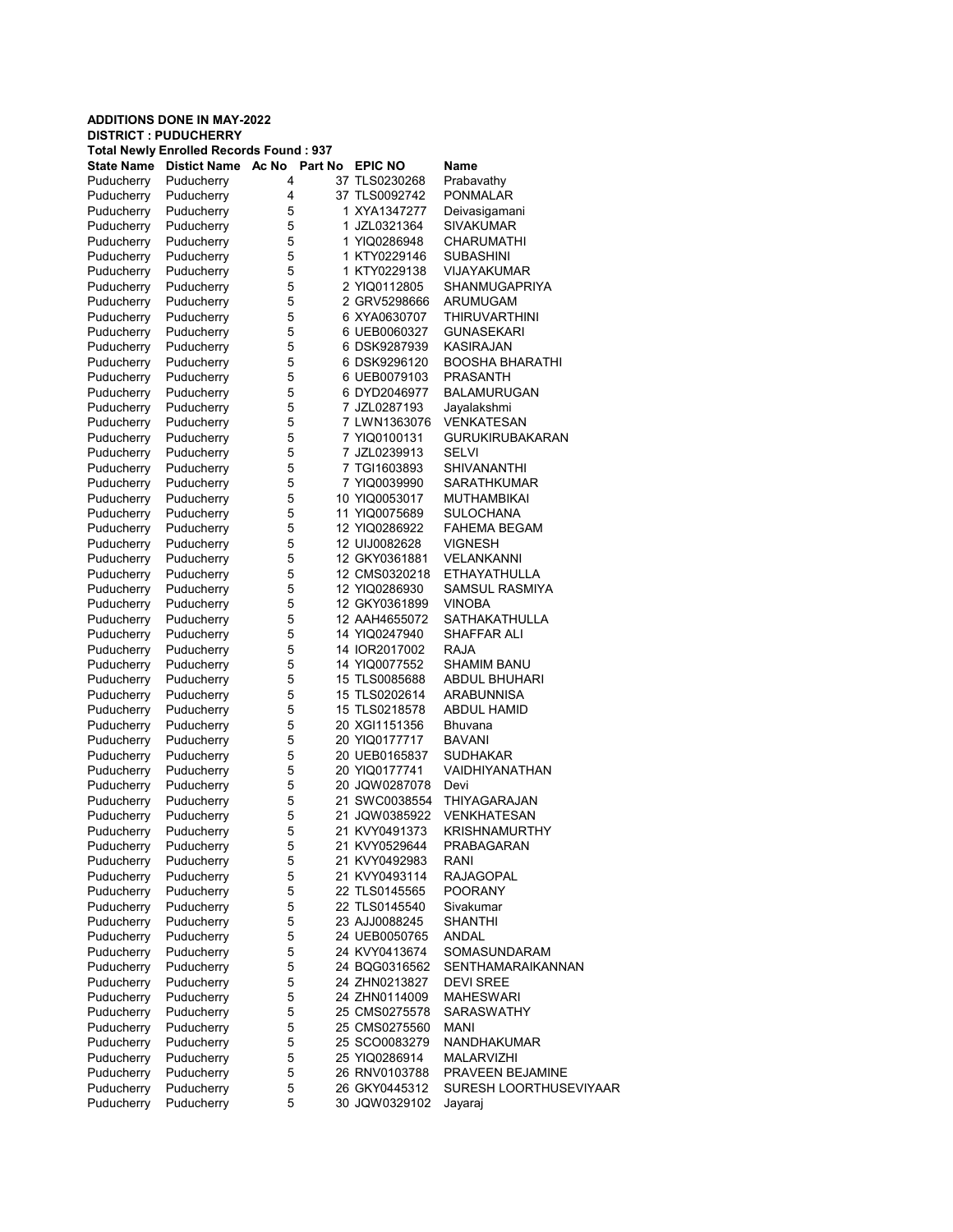#### ADDITIONS DONE IN MAY-2022 DISTRICT : PUDUCHERRY Total Newly Enrolled Records Found : 937 State Name Distict Name Ac No Part No EPIC NO Name Puducherry Puducherry 5 30 XQP1227818 MUTHUMARI Puducherry Puducherry 5 31 SQY0224386 SRIPRIYA Puducherry Puducherry 5 31 DNX0429175 RANI Puducherry Puducherry 5 31 TPN0771782 KARTHIK KUMAR Puducherry Puducherry 5 31 CDS0232835 ANBAZHAGAN Puducherry Puducherry 5 31 YBP0031989 RAJAPRIYA Puducherry Puducherry 5 33 JQW0290916 Wilson Puducherry Puducherry 5 33 YIQ0283945 MANISHAYA<br>Puducherry Puducherry 5 33 YIQ0284364 HARIHARAN Puducherry Puducherry 5 33 YIQ0284364<br>
Puducherry Puducherry 5 33 YIQ0286906 Puddacherry 33 YIQ0286906 SANOFER PARVIN<br>Puducherry Sandbridgerry Sandbridgerry Sandary Puducherry Puducherry 5 33 YIQ0283937 ALPHONSA MARY<br>
Puducherry Puducherry 5 35 IKA0312108 NARKISBANU Puducherry 5 35 IKA0312108 NARKISBANI<br>Puducherry 5 36 XDQ0005900 KAVIYARASI Puducherry Puducherry 5 36 XDQ0005900 Puducherry Puducherry 5 36 YSW0063461 SHANTHA<br>Puducherry Puducherry 5 36 XGI1395508 MANJU Puducherry Puducherry 5 36 XGI1395508 Puducherry Puducherry 5 37 JTP0415588 DELPHIN SUSAI MARY Puducherry Puducherry 5 37 ATT0172627 DANIEL JAYACHANDRAN BENJMIN<br>Puducherry Puducherry 5 37 ATT0172635 PAULINE Puducherry Puducherry 5 37 ATT0172635 PAULINE<br>Puducherry Puducherry 6 6 LXL0247742 KANNAN 6 LXL0247742 Puducherry Puducherry 6 6 UEB0274456 BHUVANESHWARI Puducherry Puducherry 6 10 YQY1122647 DHANALAKSHMI Puducherry Puducherry 6 10 UEB0274514 Anuratha Puducherry Puducherry 6 10 IVT0009670 SATHISH Puducherry Puducherry 6 10 HKD0388918 RAMESH Puducherry Puducherry 6 13 SXW0403535 PARAMESWARI Puducherry Puducherry 6 15 UEB0274522 ANRIYA SHARMI Puducherry Puducherry 6 15 YLJ1046788 GANGADEVI Puducherry Puducherry 6 18 UEB0274506 SUJEETH KUMAR Puducherry Puducherry 6 21 UEB0274480 ANJALI PANIGRAHY Puducherry Puducherry 6 21 NIZ0449108 PRASANA PANIGRAPHY<br>Puducherry Puducherry 6 21 UEB0274498 ARCHANA PANIGRAHY Puducherry Puducherry 6 21 UEB0274498 ARCHANA PANIGRAHY<br>Puducherry Puducherry 6 24 XGI1048552 VIDHYA SAGAR Puducherry 6 24 XGI1048552 Puducherry Puducherry 6 24 UEB0274464 SUBASRI<br>Puducherry Puducherry 6 24 UEB0274472 SHYAM Puducherry Puducherry 6 24 UEB0274472 Puducherry Puducherry 6 25 UEB0091009 Hari Prasad Puducherry Puducherry 6 27 UEB0034231 ABIRAMI<br>Puducherry Puducherry 6 28 UEB0033456 BHUVAN Puducherry Puducherry 6 28 UEB0033456 BHUVANESWARI Puducherry Puducherry 6 28 UEB0033449 LAKSHMIPATHI Puducherry Puducherry 6 28 IGW0055491 LAKSHMI PRASAD<br>Puducherry Puducherry 6 33 XCX3224920 YUVASREE Puducherry Puducherry 6 33 XCX3224920 YUVASRE<br>Puducherry Puducherry 6 33 IBI0068106 MALATHI 33 IBI0068106 Puducherry Puducherry 6 35 UEB0274530 VIMALA Puducherry Puducherry 7 1 UEB0020180 NIRMALKUMAR<br>Puducherry Puducherry 7 1 MZY5284849 NITHYA 1 MZY5284849 Puducherry Puducherry 7 1 SCO0116707 SAMINATHAN Puducherry Puducherry 7 3 UIJ0163766 PADMAVATHI Puducherry Puducherry 7 3 ZHN0231415 KARTHIKEYAN Puducherry Puducherry 7 3 ZHN0231423 MONISHA Puducherry Puducherry 7 6 IPD0003996 VINEETHA Puducherry Puducherry 7 6 IPD0060715 ASHWIN VENU Puducherry Puducherry 7 6 LXL0247007 VENUGOPAL Puducherry Puducherry 7 6 MRJ0214130 VIMALA Puducherry Puducherry 7 6 TLS0252601 BALAJI Puducherry Puducherry 7 6 TIK0334664 REVATHY Puducherry Puducherry 7 6 ZHN0231480 SAKTHI SARAVANAN Puducherry Puducherry 7 6 LWN3172046 BASKAR<br>Puducherry Puducherry 7 6 JTP0488981 SUNDARRAM

Puducherry Puducherry 7 6 JTP0488981<br>
Puducherry Puducherry 7 6 JTP0488973

Puducherry Puducherry 7 7 XGI0913061

Puducherry Puducherry 7 6 JTP0488973 SASIKALA<br>Puducherry Puducherry 7 6 NOG0101014 SIVAGAMY Puducherry Puducherry 7 6 NOG0101014 SIVAGAMY<br>Puducherry Puducherry 7 6 TLS0028712 DEVI Puducherry Puducherry 7 6 TLS0028712 DEVI<br>Puducherry Puducherry 7 7 7 XGl0913053 SARA Puducherry Puducherry 7 7 7 XGI0913053 SARANYA<br>Puducherry Puducherry 7 7 7 XGI0913061 VASANTHA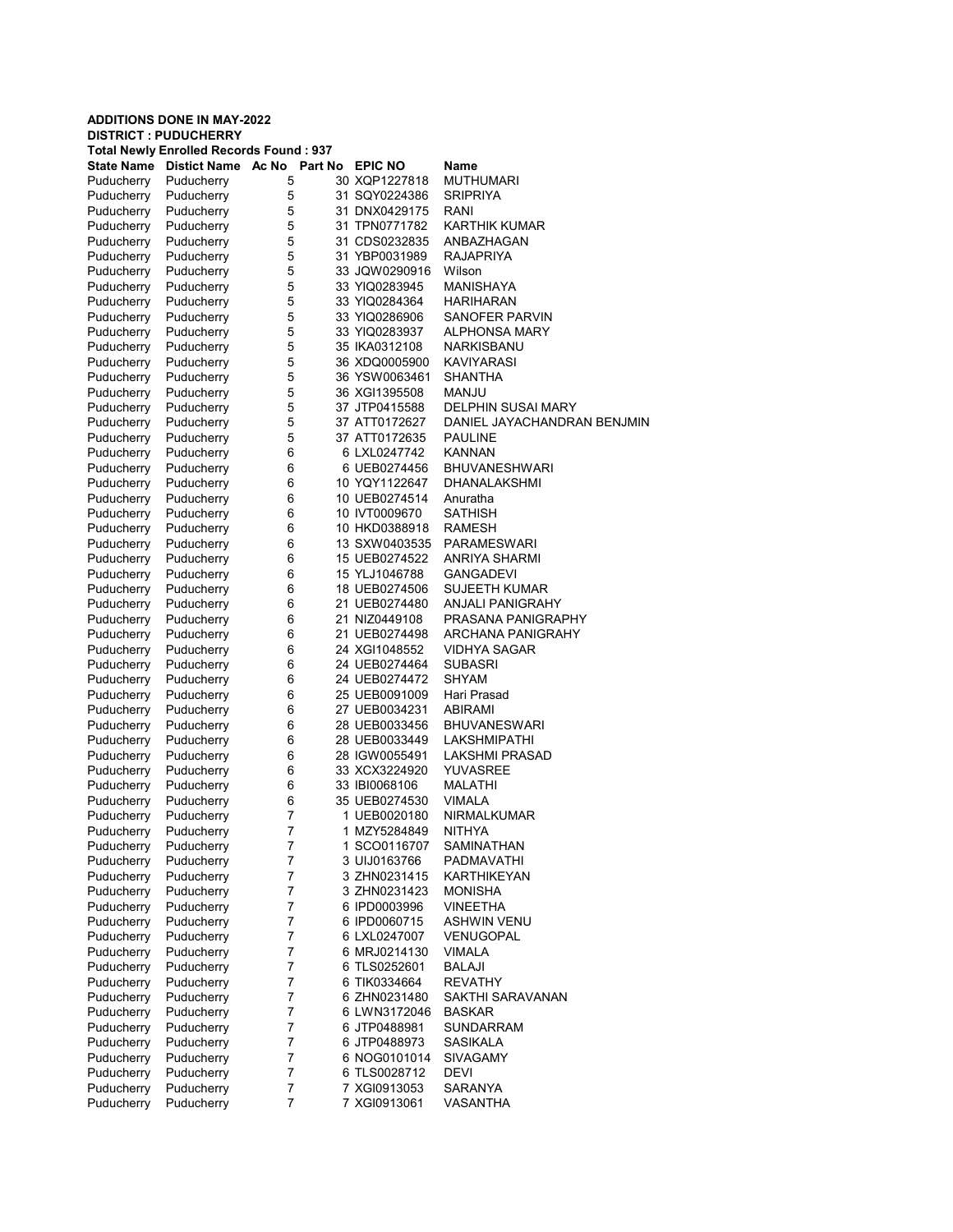| <b>Total Newly Enrolled Records Found: 937</b> |                     |       |                |                |                        |  |  |
|------------------------------------------------|---------------------|-------|----------------|----------------|------------------------|--|--|
| State Name                                     | <b>Distict Name</b> | Ac No | <b>Part No</b> | <b>EPIC NO</b> | Name                   |  |  |
| Puducherry                                     | Puducherry          | 7     |                | 7 RQA0527275   | PRIYANGA               |  |  |
| Puducherry                                     | Puducherry          | 7     |                | 7 ZHN0231431   | DHANALAKSHMI           |  |  |
| Puducherry                                     | Puducherry          | 7     |                | 7 ZHN0231498   | SANJANA                |  |  |
| Puducherry                                     | Puducherry          | 7     |                | 7 ZHN0231407   | MANIKANDAN             |  |  |
| Puducherry                                     | Puducherry          | 7     |                | 9 GTV2912269   | <b>ARUNA</b>           |  |  |
| Puducherry                                     | Puducherry          | 7     |                | 10 ZHN0231456  | MAHESWARI              |  |  |
| Puducherry                                     | Puducherry          | 7     |                | 10 ZHN0231464  | SATHISH                |  |  |
| Puducherry                                     | Puducherry          | 7     |                | 13 JTP0429019  | BALAJI                 |  |  |
| Puducherry                                     | Puducherry          | 7     |                | 13 KRY1317445  | BALAJI                 |  |  |
| Puducherry                                     | Puducherry          | 7     |                | 13 JTP0429027  | <b>SUGANTHI</b>        |  |  |
| Puducherry                                     | Puducherry          | 7     |                | 13 IBI0234930  | THEERKATHARSHNI        |  |  |
| Puducherry                                     | Puducherry          | 7     |                | 13 ZHN0231506  | ANBUKARASI             |  |  |
| Puducherry                                     | Puducherry          | 7     |                | 14 ZHN0231472  | RAJKUMAR               |  |  |
| Puducherry                                     | Puducherry          | 7     |                | 14 ZHN0229013  | RAGHUL                 |  |  |
| Puducherry                                     | Puducherry          | 7     |                | 15 GKY0443325  | Usha                   |  |  |
| Puducherry                                     | Puducherry          | 7     |                | 15 DSK1401363  | THIYAGARAJ             |  |  |
| Puducherry                                     | Puducherry          | 7     |                | 15 FBN0316562  | RAJALAKSHMI            |  |  |
| Puducherry                                     | Puducherry          | 7     |                | 16 ZHN0020891  | SUGUNA                 |  |  |
| Puducherry                                     | Puducherry          | 7     |                | 16 JTP0521518  | <b>RAJASEKARAN</b>     |  |  |
| Puducherry                                     | Puducherry          | 7     |                | 16 ZHN0231449  | JANANI                 |  |  |
| Puducherry                                     | Puducherry          | 7     |                | 18 IVT0047514  | POONKUZHALI            |  |  |
| Puducherry                                     | Puducherry          | 7     |                | 18 ZHN0162073  | KULAMANI PANIGRAHI     |  |  |
| Puducherry                                     | Puducherry          | 7     |                | 18 IKU0228411  | JENIFA                 |  |  |
| Puducherry                                     | Puducherry          | 7     |                | 21 NOG0025924  | <b>DEVIGA</b>          |  |  |
| Puducherry                                     | Puducherry          | 7     |                | 21 JQW0363341  | SARAVANARAJA           |  |  |
| Puducherry                                     | Puducherry          | 7     |                | 25 NOG0208942  | RAMESH                 |  |  |
| Puducherry                                     | Puducherry          | 7     |                | 25 NOG0134478  | SUDHA                  |  |  |
| Puducherry                                     | Puducherry          | 7     |                | 25 IBI0013755  | NATARAJ                |  |  |
| Puducherry                                     | Puducherry          | 7     |                | 25 ZHN0231514  | <b>SEENIVASAN</b>      |  |  |
| Puducherry                                     | Puducherry          | 7     |                | 26 BVS3806999  | RAMA                   |  |  |
| Puducherry                                     | Puducherry          | 7     |                | 26 SCO0055327  | <b>VIDHYA</b>          |  |  |
| Puducherry                                     | Puducherry          | 7     |                | 26 BVS3806981  | ANBALAGAN              |  |  |
| Puducherry                                     | Puducherry          | 7     |                | 28 KVY0695403  | SARADA                 |  |  |
| Puducherry                                     | Puducherry          | 7     |                | 28 ZHN0231522  | LAKSHANYA SHOBITHA     |  |  |
| Puducherry                                     | Puducherry          | 7     |                | 29 ZWP1300664  | POORNIMA               |  |  |
| Puducherry                                     | Puducherry          | 7     |                | 30 ZHN0043729  | SAGUNTHALA             |  |  |
| Puducherry                                     | Puducherry          | 7     |                | 30 CMS0251090  | JAYALEKSHMI            |  |  |
| Puducherry                                     | Puducherry          | 7     |                | 30 ZHN0043737  | <b>BALASUBRAMANIAM</b> |  |  |
| Puducherry                                     | Puducherry          | 7     |                | 30 ZHN0043711  | ELUMALAI               |  |  |
| Puducherry                                     | Puducherry          | 7     |                | 30 ZHN0087759  | <b>BALAVINODHINIE</b>  |  |  |
| Puducherry                                     | Puducherry          | 7     |                | 30 ZHN0101329  | Chandramoulie          |  |  |
| Puducherry                                     | Puducherry          | 8     |                | 2 IKU0668350   | SIVARANJANI            |  |  |
| Puducherry                                     | Puducherry          | 8     |                | 3 NOG0234328   | VELAYUDHAM             |  |  |
| Puducherry                                     | Puducherry          | 8     |                | 4 IVT0131698   | SIVAGAMY               |  |  |
| Puducherry                                     | Puducherry          | 8     |                | 4 HKD0256149   | <b>RAMAMOURTHY</b>     |  |  |
| Puducherry                                     | Puducherry          | 8     |                | 4 NOG0234351   | <b>SAI PRAKASH</b>     |  |  |
| Puducherry                                     | Puducherry          | 8     |                | 4 NOG0091413   | MADHUMITA              |  |  |
| Puducherry                                     | Puducherry          | 8     |                | 4 IUM0065417   | <b>JAYASRI</b>         |  |  |
| Puducherry                                     | Puducherry          | 8     |                | 4 UEB0095695   | <b>KOWSALYA</b>        |  |  |
| Puducherry                                     | Puducherry          | 8     |                | 4 NOG0100370   | Rajeswari              |  |  |
| Puducherry                                     | Puducherry          | 8     |                | 4 NOG0100362   | Parameshwaran          |  |  |
| Puducherry                                     | Puducherry          | 8     |                | 4 WQD0652354   | SAIPRIYA               |  |  |
| Puducherry                                     | Puducherry          | 8     |                | 5 DYD1860154   | DHANALAKSHMI           |  |  |
| Puducherry                                     | Puducherry          | 8     |                | 5 NOG0234302   | <b>JAYACHANDRAN</b>    |  |  |
| Puducherry                                     | Puducherry          | 8     |                | 6 NOG0234278   | DANIEL CHRISTOPHER     |  |  |
| Puducherry                                     | Puducherry          | 8     |                | 6 NOG0234260   | CHANDRAKUMAR           |  |  |
| Puducherry                                     | Puducherry          | 8     |                | 8 ZHN0047951   | SATHIYA                |  |  |
| Puducherry                                     | Puducherry          | 8     |                | 8 GKY0469460   | Jothiamarnath          |  |  |
| Puducherry                                     | Puducherry          | 8     |                | 8 NOG0029231   | <b>KANNIYAKUMARI</b>   |  |  |
| Puducherry                                     | Puducherry          | 8     |                | 8 NOG0004697   | Govindan               |  |  |
| Puducherry                                     | Puducherry          | 8     |                | 9 NOG0234419   | DEVA                   |  |  |
| Puducherry                                     | Puducherry          | 8     |                | 9 IKU0850453   | PUNITHAVALLI           |  |  |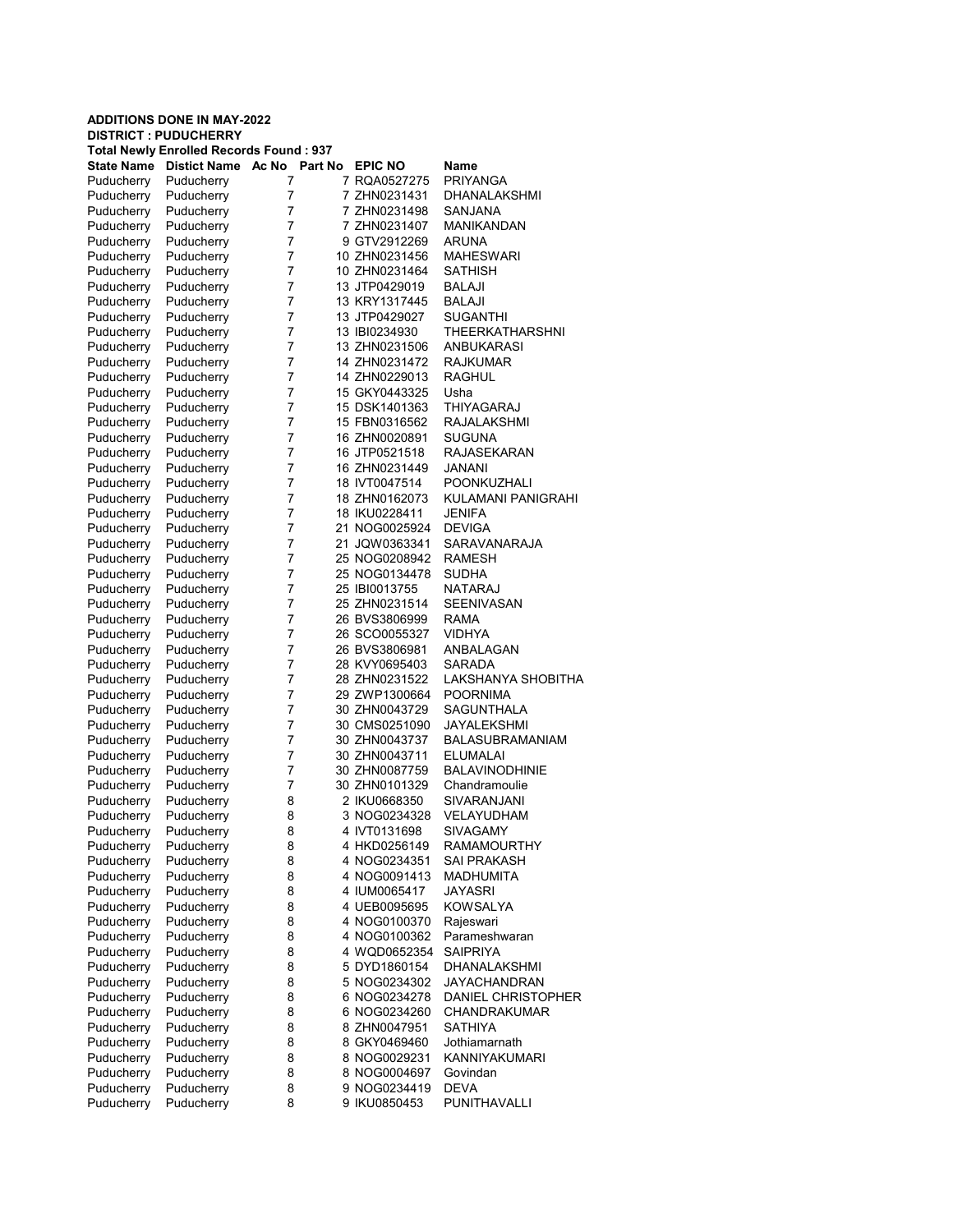#### ADDITIONS DONE IN MAY-2022 DISTRICT : PUDUCHERRY Total Newly Enrolled Records Found : 937 State Name Distict Name Ac No Part No EPIC NO Name Puducherry Puducherry 8 9 ZHN0038141 ANBARASAN Puducherry Puducherry 8 9 NOG0234393 DEVIPRIYA Puducherry Puducherry 8 9 ARA0047209 RAJI Puducherry Puducherry 8 9 ZHN0033902 ARUN Puducherry Puducherry 8 9 NOG0234385 LAKSHMI Puducherry Puducherry 8 9 SCO0005835 JAIGANESH Puducherry Puducherry 8 9 UIJ0110106 ANUPRIYA Puducherry Puducherry 8 9 LNH2208932 KIRAN<br>Puducherry Puducherry 8 9 SXG0788521 PARIM Puducherry Puducherry 8 9 SXG0788521 PARIMALA SUNDARI<br>Puducherry Puducherry 8 9 JTP0355362 GOPATHY 8 9 JTP0355362<br>B 9 2 PUD151365 Puducherry Puducherry 8 9 ZHN0151365 VASANTHA<br>Puducherry Puducherry 8 9 CMS0308445 PRAGASH Puducherry 8 9 CMS0308445<br>Puducherry 8 9 UIJ0089292 Puducherry Puducherry 8 9 UIJ0089292 SANGEETHA Puducherry Puducherry 8 11 JTP0506337 DHANAM<br>Puducherry Puducherry 8 11 JTP0427971 SELVAM Puducherry Puducherry 8 11 JTP0427971 Puducherry Puducherry 8 11 NOG0234336 PRITHIYANGARA Puducherry Puducherry 8 15 KRY2256543 JAYANTHI Puducherry Puducherry 8 15 RTO0906834 NAGARAJAN 15 NOG0234245 Puducherry Puducherry 8 16 NOG0133942 KAVERI Puducherry Puducherry 8 16 NOG0234294 RADHA Puducherry Puducherry 8 16 NOG0234237 ABEL SPINOLA Puducherry Puducherry 8 16 NOG0234252 VIGNESHWARAN Puducherry Puducherry 8 16 NOG0133900 MANOHARAN Puducherry Puducherry 8 17 JTP0394197 ARUL Puducherry Puducherry 8 17 JZL0341396 ARUNADEVI Puducherry Puducherry 8 17 NOG0234377 JOHN DANIEL JOSE Puducherry Puducherry 8 18 NOG0234310 DEVENDIRAN Puducherry Puducherry 8 19 NOG0234443 SOWRINATHAN Puducherry Puducherry 8 19 NOG0234450 JAYAKUMAR<br>Puducherry Puducherry 8 20 SCO0186734 RADHAKRISH Puducherry Puducherry 8 20 SCO0186734 RADHAKRISHNAN<br>Puducherry Puducherry 8 20 CMS0332924 BUVANESWARI Puducherry 8 20 CMS0332924 Puducherry Puducherry 8 20 HTP4126959 MOHANA<br>Puducherry Puducherry 8 20 AAQ0350108 JAYARAMU Puducherry Puducherry 8 20 AAQ0350108 Puducherry Puducherry 8 20 SQY0023887 DEEPA RANI Puducherry Puducherry 8 20 UIJ0127696 RAVIKUMAR<br>Puducherry Puducherry 8 21 ZHN0080309 RAGHAPRIY Puducherry Puducherry 8 21 ZHN0080309 RAGHAPRIYA Puducherry Puducherry 8 22 IBW1100171 SRINIVASAN Puducherry Puducherry 8 22 JTP0505966 SAGAYAMARY<br>Puducherry Puducherry 8 22 UQP0225706 ABHISAR.KUM Puducherry Puducherry 8 22 UQP0225706 ABHISAR KUMAR YADAV<br>Puducherry Puducherry 8 22 NOG0225466 PRIYANKA KUMARI PRIYANKA KUMARI Puducherry Puducherry 8 23 UOM0732461 PHILOMINAL Puducherry Puducherry 8 23 ZHN0147454 RAJARAM<br>Puducherry Puducherry 8 23 ZHN0147447 VASUGI 23 ZHN0147447 Puducherry Puducherry 8 24 NOG0234435 SWATHI Puducherry Puducherry 8 25 NOG0234286 MANIKANDAN Puducherry Puducherry 8 26 KFS3414828 MYTHILI Puducherry Puducherry 8 26 JTP0437749 MANIMARAN Puducherry Puducherry 8 26 ZZG0057075 NITHIYAMARY Puducherry Puducherry 8 26 NOG0234369 SWATHI Puducherry Puducherry 8 27 NOG0234427 SATHIYA Puducherry Puducherry 8 28 NOG0234401 MUTHULAKSHMI Puducherry Puducherry 8 28 JTP0356568 ALAMELU Puducherry Puducherry 8 28 ZHN0211250 PANNEERSELVAM Puducherry Puducherry 8 28 NOG0234229 AYYAPPAN Puducherry Puducherry 8 28 UIJ0001289 PRIYADARISINI Puducherry Puducherry 8 28 WAO1732874 VIGNESH Puducherry Puducherry 8 28 SQY0052068 RAGAPRIYA Puducherry Puducherry 8 29 JTP0564724 Puducherry Puducherry 8 29 XYA0748376 ARUNA Puducherry Puducherry 8 29 JTP0488742 SATHIYAPRIYA Puducherry Puducherry 8 29 UIJ0102194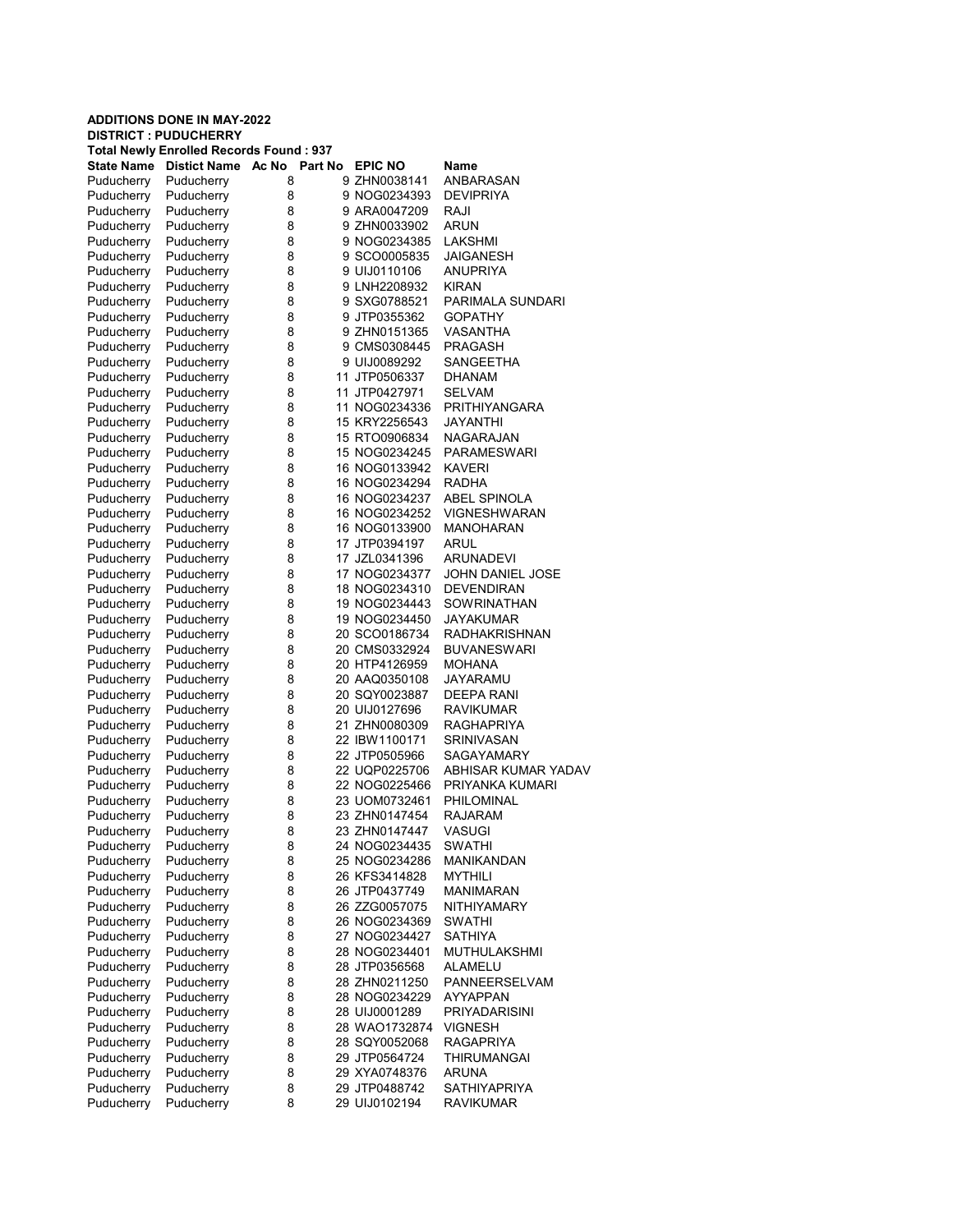# ADDITIONS DONE IN MAY-2022 DISTRICT : PUDUCHERRY Total Newly Enrolled Records Found : 937 State Name Distict Name Ac No Part No EPIC NO Name

| υιαισ ιναι |            | <b>AY 110</b> | 느뜨 보고         |                            |
|------------|------------|---------------|---------------|----------------------------|
| Puducherry | Puducherry | 8             | 30 NOG0234344 | KANAGAVALLI                |
| Puducherry | Puducherry | 8             | 30 NOG0230086 | Sairam                     |
| Puducherry | Puducherry | 9             | 1 UIJ0210591  | <b>KUPPUSWAMY</b>          |
| Puducherry | Puducherry | 9             | 1 CDS0253351  | SANTHY                     |
| Puducherry | Puducherry | 9             | 1 CDS0276139  | PASUPATHI                  |
| Puducherry | Puducherry | 9             | 2 UIJ0210542  | <b>PRAVEEN</b>             |
| Puducherry | Puducherry | 9             | 2 IVT0046045  | KIRUPAKARAN                |
|            | Puducherry | 9             | 3 UIJ0210468  | ELLANGOVAN                 |
| Puducherry |            |               |               |                            |
| Puducherry | Puducherry | 9             | 3 UIJ0210476  | <b>DEVASENA</b>            |
| Puducherry | Puducherry | 9             | 3 UIJ0210492  | <b>NANDHINI</b>            |
| Puducherry | Puducherry | 9             | 3 ZHN0097261  | <b>ANGALESWARI</b>         |
| Puducherry | Puducherry | 9             | 4 TLS0080416  | <b>MURUGAN</b>             |
| Puducherry | Puducherry | 9             | 4 UVQ0087791  | SIVAKALAI                  |
| Puducherry | Puducherry | 9             | 4 ZFD0082438  | SARALA                     |
| Puducherry | Puducherry | 9             | 4 JZL0360339  | <b>KANAGADURGA</b>         |
| Puducherry | Puducherry | 9             | 5 UIJ0210526  | <b>BHAKIEA LAKSHMI</b>     |
| Puducherry | Puducherry | 9             | 5 UIJ0210575  | PALANI                     |
| Puducherry | Puducherry | 9             | 5 UIJ0210583  | THILAGAVATHI               |
|            | Puducherry | 9             | 5 UIJ0210534  |                            |
| Puducherry |            |               |               | VIMALADITHAN               |
| Puducherry | Puducherry | 9             | 6 IPD0012732  | SRINIVASAN                 |
| Puducherry | Puducherry | 9             | 6 IPD0081216  | ANANDHRAJ                  |
| Puducherry | Puducherry | 9             | 6 AJJ0037002  | THANGARASU                 |
| Puducherry | Puducherry | 9             | 7 KRY2435915  | VASUGI                     |
| Puducherry | Puducherry | 9             | 7 UOM1403393  | ANBAZHAGAN                 |
| Puducherry | Puducherry | 9             | 8 UIJ0210484  | <b>PRAVINKUMAR</b>         |
| Puducherry | Puducherry | 9             | 9 IPD0180323  | SIVAMALAR                  |
| Puducherry | Puducherry | 9             | 12 IKU0585786 | <b>SATHISHKUMAR</b>        |
| Puducherry | Puducherry | 9             | 12 UIJ0210500 | <b>SUDHA</b>               |
| Puducherry | Puducherry | 9             | 17 NNX3390879 | <b>JYOTI PAZHANI SWAMI</b> |
| Puducherry | Puducherry | 9             | 17 UIJ0210518 | <b>LOURDES MARIE</b>       |
| Puducherry | Puducherry | 9             | 19 GKY0620716 | <b>RAVISANKAR</b>          |
| Puducherry | Puducherry | 9             | 19 IPD0092288 | PRIYADHARSHINI             |
| Puducherry | Puducherry | 9             | 19 GKY0620708 | NEELAVENI                  |
| Puducherry | Puducherry | 9             | 19 IPD0092270 | CHANDIRAN                  |
| Puducherry | Puducherry | 9             | 19 IPD0114652 | <b>GOPALAKRISHNAN</b>      |
| Puducherry | Puducherry | 9             | 20 UIJ0210567 | <b>KASTHURI</b>            |
|            |            |               |               |                            |
| Puducherry | Puducherry | 9             | 21 YSO0549956 | NILOFAR NISHA              |
| Puducherry | Puducherry | 9             | 21 UOM1592781 | <b>PAKKIRISAMY</b>         |
| Puducherry | Puducherry | 9             | 21 SCO0024695 | STELLA MARY                |
| Puducherry | Puducherry | 9             | 21 UIJ0210609 | <b>EYUVARAJ</b>            |
| Puducherry | Puducherry | 9             | 21 SCO0026328 | DOMNIC IRUDHAYARAJ         |
| Puducherry | Puducherry | 9             | 21 IVT0017152 | <b>MANOPRIYA</b>           |
| Puducherry | Puducherry | 9             | 21 AEK1013085 | SOWMIYA                    |
| Puducherry | Puducherry | 9             | 21 GLH3155611 | THINESH                    |
| Puducherry | Puducherry | 9             | 21 UOM1592799 | SENTHAMIZHSELVI            |
| Puducherry | Puducherry | 9             | 22 TIK1070358 | SARANYA                    |
| Puducherry | Puducherry | 9             | 22 TDG0940809 | <b>PRATHEEBA</b>           |
| Puducherry | Puducherry | 9             | 23 LXL0234781 | <b>MARIE DENIES</b>        |
| Puducherry | Puducherry | 9             | 23 IPD0029876 | <b>SAKTHIVEL</b>           |
| Puducherry | Puducherry | 9             | 23 GKY0502823 | JAYAVEL                    |
| Puducherry | Puducherry | 9             | 23 UIJ0210559 | <b>UMARANI</b>             |
| Puducherry | Puducherry | 9             | 23 IBI0001859 | <b>RAJESWARI</b>           |
| Puducherry | Puducherry | 9             | 24 XGI0245795 | THANGALAKSHMI              |
| Puducherry | Puducherry | 9             | 24 ABQ0116913 | <b>DURGADEVI</b>           |
|            |            |               |               | <b>SAMUNDISWARI</b>        |
| Puducherry | Puducherry | 9             | 24 JTP0379701 |                            |
| Puducherry | Puducherry | 9             | 24 TMC0005090 | VENKATESHWARA              |
| Puducherry | Puducherry | 9             | 25 SCO0094417 | PRABAKARAN                 |
| Puducherry | Puducherry | 10            | 1 IPD0162727  | <b>BATMAVADY</b>           |
| Puducherry | Puducherry | 10            | 3 RNV0186106  | THILAGAVATHI               |
| Puducherry | Puducherry | 10            | 3 RNV0186080  | PUGAZHENTHI                |
| Puducherry | Puducherry | 10            | 3 KVY0442962  | Sambathkumar               |
| Puducherry | Puducherry | 10            | 4 RNV0237545  | DEVI                       |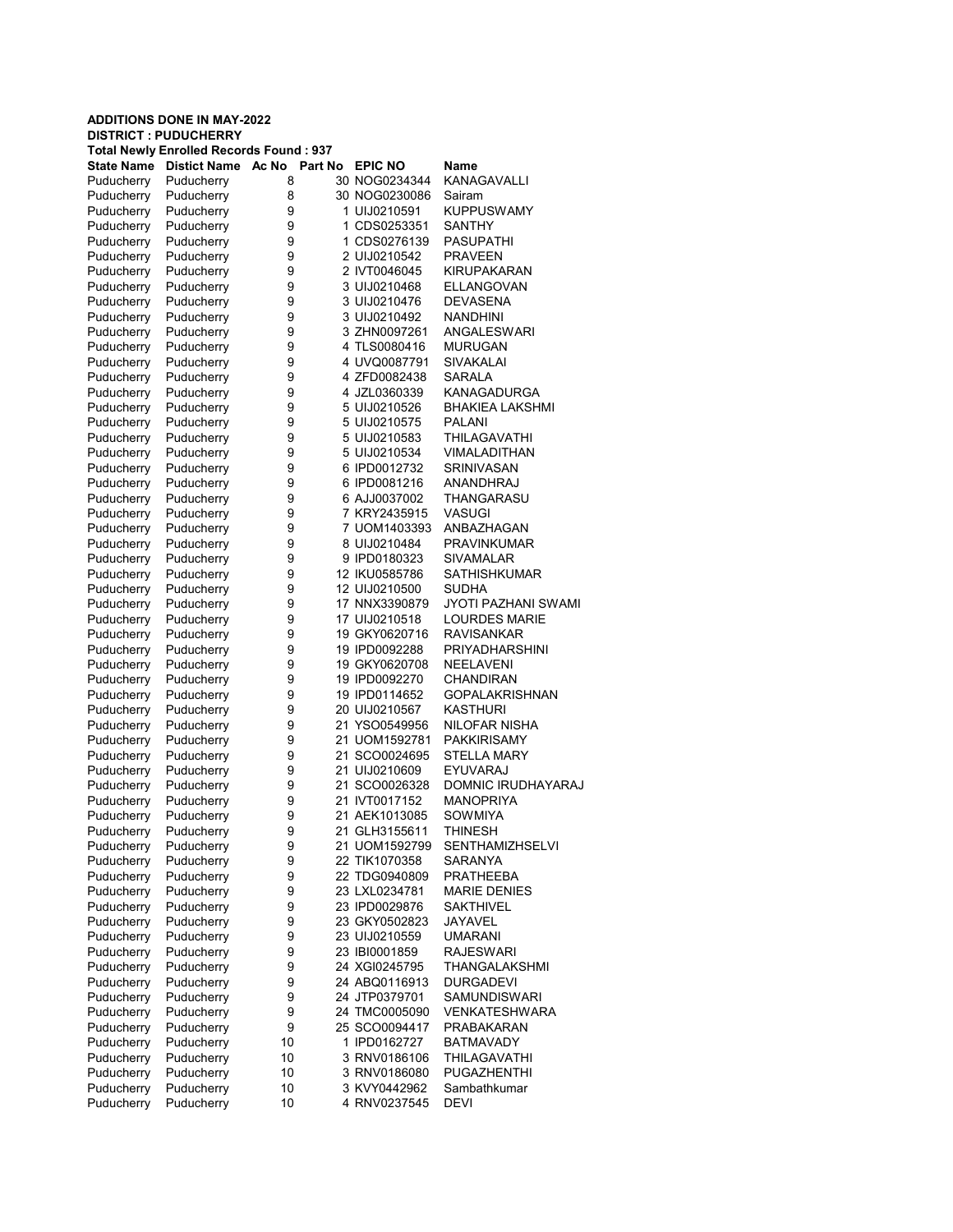#### ADDITIONS DONE IN MAY-2022 DISTRICT : PUDUCHERRY Total Newly Enrolled Records Found : 937 State Name Distict Name Ac No Part No EPIC NO Name Puducherry Puducherry 10 4 ZQJ0003830 THENARUVI Puducherry Puducherry 10 4 SCO0097931 VICTORIA Puducherry Puducherry 10 4 RNV0237552 SRIRAM Puducherry Puducherry 10 4 UIJ0034744 AMBIKA Puducherry Puducherry 10 4 RNV0237560 PRAVEEN KUMAR Puducherry Puducherry 10 4 CMS0325746 ANTONIE Puducherry Puducherry 10 4 UIJ0034504 KOLANJI Puducherry Puducherry 10 5 RNV0237610 MOHANRAJ Puducherry 10 6 WJP1036227 BHUVANESWARI<br>Puducherry 10 7 IPD0051599 MOHANA PREETH Puducherry Puducherry 10 7 IPD0051599 MOHANA PREETHI Puducherry Puducherry 10 8 SCO0129924 PARTHASARATHY<br>Puducherry Puducherry 10 8 SCO0129932 USHA Puducherry 10 8 SCO0129932 Puducherry Puducherry 10 9 RNV0082065 SAGAR JAIN Puducherry Puducherry 10 9 DLG1452929 POONAM CHAND JAIN<br>Puducherry Puducherry 10 9 DLG0564872 THARAMANI JAIN Puducherry Puducherry 10 9 DLG0564872 THARAMANI JAIN Puducherry Puducherry 10 9 RNV0237578 NAMAN. R. SINGH Puducherry Puducherry 10 9 RNV0060806 SAWAN JAIN Puducherry Puducherry 10 9DLG1452937 KAVITHA JAIN<br>Puducherry Puducherry 10 9 RNV0214122 SHARDA JAIN 9 RNV0214122 Puducherry Puducherry 10 9 RNV0214114 KAMAL KUMAR JAIN Puducherry Puducherry 10 10 KVY0411157 HARISH KUMAR KANTILAL CHOTAI Puducherry Puducherry 10 12 GKY0677831 MURUGESAN Puducherry Puducherry 10 12 GKY0508945 JOSEPHINE NIRMALA Puducherry Puducherry 10 16 ZZG0970020 VIVETHA Puducherry Puducherry 10 16 YSW0088583 BHUVANESWARI Puducherry Puducherry 10 17 SCO0017848 SUBRAMANIYASIVA Puducherry Puducherry 10 17 GKY0438770 SARAVANAN Puducherry Puducherry 10 18 HKD0273706 POUSSIN ALAMOU NARAYANANE VIDJAYASTRY Puducherry Puducherry 10 18 SCO0168880 VASANTHI Puducherry Puducherry 10 18 FMG4003935 AMALA JERMINE<br>Puducherry Puducherry 10 18 SCO0182238 SHANMUGAM Puducherry Puducherry 10 18 SCO0182238 SHANMUGAM<br>
Puducherry Puducherry 10 19 RNV0009423 MAHESWARI Puducherry 10 19 RNV0009423 Puducherry Puducherry 10 19 IKU0537092 ARUL<br>Puducherry Puducherry 10 20 RNV0024562 SENGUTTUVAN Puducherry Puducherry 10 20 RNV0024562 Puducherry Puducherry 10 20 RNV0237602 SANJAY Puducherry Puducherry 10 20 ATT0068817 GEETHA Puducherry Puducherry 10 20 RNV0024554 GUEJALATCHUMI Puducherry Puducherry 10 20 FTJ1256171 MANONMANI Puducherry Puducherry 10 21 MYP2485373 MEENARANI Puducherry Puducherry 10 21 JMF0080051 ROGE<br>Puducherry Puducherry 10 21 MYP1198647 RAJA 21 MYP1198647 Puducherry Puducherry 10 22 UIJ0110973 EASWAR RAJ Puducherry Puducherry 10 22 RNV0030494 ILANGO ASHOK KARPAGAVALLI Puducherry Puducherry 10 22 UIJ0056804 KARPAGARUBINI Puducherry Puducherry 10 22 GKY0562207 JAYASINGH Puducherry Puducherry 10 22 GKY0562223 MUTHULAKSHMI Puducherry Puducherry 10 22 IGW0093195 ARUL MARY Puducherry Puducherry 10 22 GKY0444166 SUGUNA Puducherry Puducherry 10 22 RNV0048249 LAKSHMI Puducherry Puducherry 10 23 ULP0662718 MAHALAKSHMI Puducherry Puducherry 10 24 RNV0104356 GOKULAN Puducherry Puducherry 10 24 ASP0854216 DURAIRAJ Puducherry Puducherry 10 24 ASP0854257 KIRUTHIKA Puducherry Puducherry 10 24 ASP0854240 HARIPRASAD Puducherry Puducherry 10 24 ASP0854232 DEVIKA Puducherry Puducherry 10 24 IGW0088708 BHUVANESHWARI Puducherry Puducherry 10 24 RNV0011445 VELAYUDHAM Puducherry Puducherry 10 25 HKD0384941 GAYATHRI Puducherry Puducherry 10 25 SCO0055210 PREM EZIZBETH RANI Puducherry Puducherry 10 25 IVT0142273 MERY Puducherry Puducherry 10 25 IVT0015503 MARTIN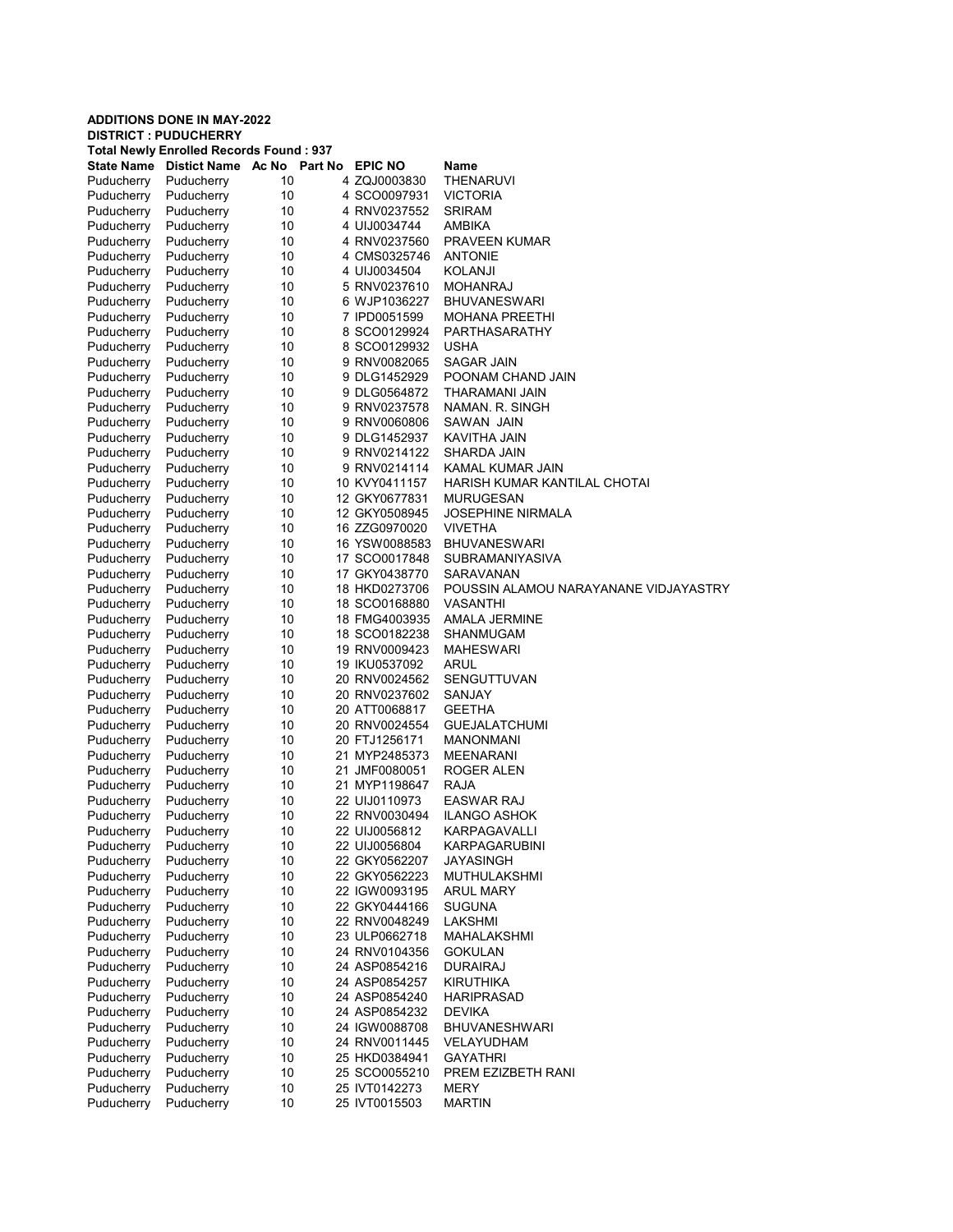#### ADDITIONS DONE IN MAY-2022 DISTRICT : PUDUCHERRY Total Newly Enrolled Records Found : 937 State Name Distict Name Ac No Part No EPIC NO Name Puducherry Puducherry 10 25 MNG2506640 THIYAGARAJAN Puducherry Puducherry 10 26 YQG0504415 VANAMAYIL Puducherry Puducherry 10 27 RNV0067843 SAKTHIVEL Puducherry Puducherry 10 27 SRB1941707 UMASRI Puducherry Puducherry 10 27 RNV0237537 SUNDAR Puducherry Puducherry 10 27 RNV0237594 HARIHARAN Puducherry Puducherry 10 28 IVT0016675 MUTHULAKSHMI Puducherry Puducherry 10 28 UIJ0048512 VINITHA Puducherry Puducherry 10 29 IVT0203836<br>Puducherry Puducherry 10 29 JMF0099630 10 29 JMF0099630 VIYAKULAMARY Puducherry Puducherry 10 29 JMF0077396 VARADARAJ Puducherry 10 29 HKD0372805 PARVEEN BANU<br>Puducherry 10 29 IVT0109850 MOUHAMAD OUI Puducherry Puducherry 10 29 IVT0109850 MOUHAMAD OUMAR Puducherry Puducherry 10 30 IVT0077644 ARUN Puducherry Puducherry 10 30 GKY0578625 Arumugam Puducherry Puducherry 10 30 UOM1086743 SUJITHA Puducherry Puducherry 10 30 RNV0237586 JAYANTHI Puducherry Puducherry 10 31 RNV0237628 IYSHWARYA 2 IPD0204586 Puducherry Puducherry 11 4 UIJ0159707 JAYALAKSHMI Puducherry Puducherry 11 5 IPD0204602 VEDHAVALLI Puducherry Puducherry 11 5 IPD0204610 RAJAGOPAL Puducherry Puducherry 11 7 SWZ0660985 SINDHU Puducherry Puducherry 11 7 IBI0072751 P T VIJAYRAGHAVAN Puducherry Puducherry 11 7 HQD1246818 TAMILARASI Puducherry Puducherry 11 8 GKY0718031 ramesh kumar Puducherry Puducherry 11 8 IPD0128553 MUTHUKUMARASAMY Puducherry Puducherry 11 8 IPD0041954 RAJARAM Puducherry Puducherry 11 8 GKY0718023 kalai selvi Puducherry Puducherry 11 8 IPD0194274 KRISHNARAJ<br>Puducherry Puducherry 11 9 IPD0204628 ABIRAMI Puducherry Puducherry 11 9 IPD0204628 ABIRAMI Puducherry 11 9 IPD0150888 Tamilarasi Puducherry Puducherry 11 9 IPD0022541 HARIHARAN Puducherry Puducherry 11 9 RMD0795427 Puducherry Puducherry 11 12 YPE1081082 Kalai Arasi Puducherry Puducherry 11 15 IPD0021626 VEERAMANI<br>Puducherry Puducherry 11 18 ULP0730796 NANDHINI Puducherry Puducherry 11 18 ULP0730796 NANDHINI Puducherry Puducherry 11 19 TLS0054361 KOMATHY Puducherry Puducherry 11 19 IPD0159327 Ramaligam<br>Puducherry Puducherry 11 19 IPD0159335 Pachaiamm Puducherry Puducherry 11 19 IPD0159335 Pachaiammal<br>Puducherry Puducherry 11 19 GKY0547455 Tamilselvi 11 19 GKY0547455 Puducherry Puducherry 11 19 GKY0547448 Illamurugan Puducherry Puducherry 11 19 GKY0547430 Tamilmalar<br>Puducherry Puducherry 11 19 GKY0672436 LAKSHMI 11 19 GKY0672436 Puducherry Puducherry 11 19 GKY0672428 RAJA Puducherry Puducherry 11 19 IPD0003129 Vinayagamurthy Puducherry Puducherry 11 20 JWW0187021 Jagadeeswari Puducherry Puducherry 11 20 GKY0405464 NAGARAJ Puducherry Puducherry 11 20 IPD0073072 KARTHIK Puducherry Puducherry 11 20 IPD0155275 Chidambaram Puducherry Puducherry 11 22 IPD0204594 SRIRAM Puducherry Puducherry 11 23 IPD0204636 VIJAY Puducherry Puducherry 11 25 IPD0150151 SOUMADY Puducherry Puducherry 11 25 IPD0082917 BHARATH Puducherry Puducherry 11 28 IPD0204644 RAAGA RAMYA Puducherry Puducherry 12 2 ATT0232355 VIMAL Puducherry Puducherry 12 6 ATT0232900 VIDHYA Puducherry Puducherry 12 6 GZG1707272 IAN KEITH HOWARD Puducherry Puducherry 12 7 ATT0232868 RIMAN<br>Puducherry Puducherry 12 7 ATT0232884 THULA Puducherry Puducherry 12 7 ATT0232884 THULASITHASAN Puducherry Puducherry 12 7 LPN2903227 SANTHI Puducherry Puducherry 12 8 ATT0232850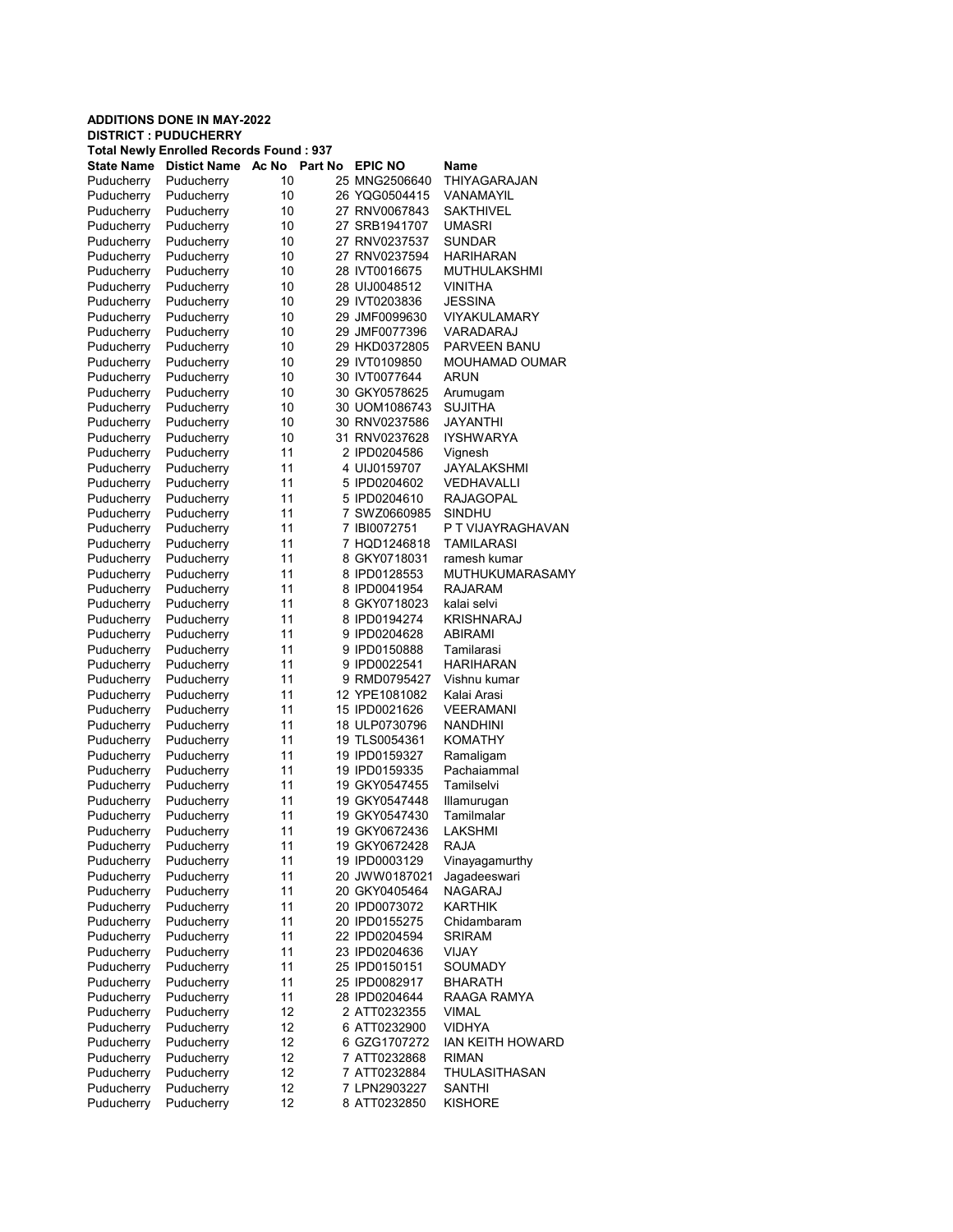| <b>ADDITIONS DONE IN MAY-2022</b><br><b>DISTRICT: PUDUCHERRY</b> |                                                |          |  |                               |                                 |  |  |
|------------------------------------------------------------------|------------------------------------------------|----------|--|-------------------------------|---------------------------------|--|--|
|                                                                  | <b>Total Newly Enrolled Records Found: 937</b> |          |  |                               |                                 |  |  |
| <b>State Name</b>                                                | <b>Distict Name</b>                            | Ac No    |  | Part No EPIC NO               | Name                            |  |  |
| Puducherry                                                       | Puducherry                                     | 12       |  | 12 TDG1105949                 | Gomathi                         |  |  |
| Puducherry                                                       | Puducherry                                     | 12       |  | 14 ATT0232942                 | SANGEETHA                       |  |  |
| Puducherry                                                       | Puducherry                                     | 12       |  | 14 ATT0232959                 | <b>VINTHIYA</b>                 |  |  |
| Puducherry                                                       | Puducherry                                     | 12       |  | 16 FGH2145480                 | NAYYAR IQBAL                    |  |  |
| Puducherry                                                       | Puducherry                                     | 12       |  | 16 ATT0103929                 | SYEDA NOOR FATHIMA              |  |  |
| Puducherry                                                       | Puducherry                                     | 12       |  | 17 RHR0850297                 | praveenraj                      |  |  |
| Puducherry                                                       | Puducherry                                     | 12       |  | 17 ATT0232918                 | <b>VIKNESH</b>                  |  |  |
| Puducherry                                                       | Puducherry                                     | 12       |  | 18 IVT0022392                 | PRIYADARSHINI                   |  |  |
| Puducherry                                                       | Puducherry                                     | 12       |  | 19 ATT0072322                 | JEEVITHA                        |  |  |
| Puducherry                                                       | Puducherry                                     | 12       |  | 20 ATT0232934                 | SUJI                            |  |  |
| Puducherry                                                       | Puducherry                                     | 12       |  | 21 HKD0332957                 | VENKATACHALAPATHY               |  |  |
| Puducherry                                                       | Puducherry                                     | 12       |  | 22 ATT0232876                 | Heerak Ghanesh                  |  |  |
| Puducherry                                                       | Puducherry                                     | 12       |  | 23 ATT0232926                 | KANDAPERUMAL                    |  |  |
| Puducherry                                                       | Puducherry                                     | 12       |  | 23 XGI1113703                 | <b>FAIROZA</b>                  |  |  |
| Puducherry                                                       | Puducherry                                     | 12       |  | 26 ATT0232843                 | SOWBARNIKA                      |  |  |
| Puducherry                                                       | Puducherry                                     | 12       |  | 26 ATT0226886                 | Bhuvaneshwari                   |  |  |
| Puducherry                                                       | Puducherry                                     | 12       |  | 30 ATT0232892                 | RAJASEGAR                       |  |  |
| Puducherry                                                       | Puducherry                                     | 12       |  | 30 NZJ0512582                 | Sathya                          |  |  |
| Puducherry                                                       | Puducherry                                     | 12       |  | 31 BQG0309997                 | MARIMUTHU                       |  |  |
| Puducherry                                                       | Puducherry                                     | 12       |  | 31 ATT0003301                 | Revathi                         |  |  |
| Puducherry                                                       | Puducherry                                     | 12       |  | 32 DNX0416719                 | ESWARI                          |  |  |
| Puducherry                                                       | Puducherry                                     | 12       |  | 32 ATT0208082                 | SAYISUBRAMANI                   |  |  |
| Puducherry                                                       | Puducherry                                     | 12       |  | 32 ATT0217257                 | DELLAN                          |  |  |
| Puducherry                                                       | Puducherry                                     | 13       |  | 1 IVT0210062                  | NALINY ADY                      |  |  |
| Puducherry<br>Puducherry                                         | Puducherry<br>Puducherry                       | 13<br>13 |  | 1 IVT0203893<br>5 IVT0210088  | <b>NANDHINI</b><br>VASANTHARAJA |  |  |
|                                                                  | Puducherry                                     | 13       |  | 5 IVT0210096                  | NANDHINI                        |  |  |
| Puducherry<br>Puducherry                                         | Puducherry                                     | 13       |  | 8 LMG4344057                  | ASOKAN                          |  |  |
| Puducherry                                                       | Puducherry                                     | 13       |  | 8 IVT0014175                  | POUCHEPPAVALLY                  |  |  |
| Puducherry                                                       | Puducherry                                     | 13       |  | 8 IVT0067983                  | KARTHIGA                        |  |  |
| Puducherry                                                       | Puducherry                                     | 13       |  | 8 HKD0324558                  | AZHAGAPPAN                      |  |  |
| Puducherry                                                       | Puducherry                                     | 13       |  | 11 DSK1472992                 | Baskaran                        |  |  |
| Puducherry                                                       | Puducherry                                     | 13       |  | 11 IVT0210070                 | VAZHAIPACHAIAMMAL               |  |  |
| Puducherry                                                       | Puducherry                                     | 13       |  | 12 IVT0210104                 | VASUGI                          |  |  |
| Puducherry                                                       | Puducherry                                     | 13       |  | 16 IGW0009209                 | NATHALI                         |  |  |
| Puducherry                                                       | Puducherry                                     | 13       |  | 16 XAG1774892                 | MANJULA DEVI                    |  |  |
| Puducherry                                                       | Puducherry                                     | 13       |  | 16 IVT0210054                 | BALU                            |  |  |
| Puducherry                                                       | Puducherry                                     | 13       |  | 16 SCO0200287                 | AROKIA SILVIA                   |  |  |
| Puducherry                                                       | Puducherry                                     | 13       |  | 16 YQY1009125                 | DEEPA                           |  |  |
| Puducherry                                                       | Puducherry                                     | 13       |  | 16 UUA0216291                 | KARTIKEYAN                      |  |  |
| Puducherry                                                       | Puducherry                                     | 13       |  | 17 IVT0002485                 | CHITRA                          |  |  |
| Puducherry                                                       | Puducherry                                     | 13       |  | 18 IKU0293134                 | PRABAVATHI                      |  |  |
| Puducherry                                                       | Puducherry                                     | 13       |  | 18 DSK2675031                 | <b>GOPI</b>                     |  |  |
| Puducherry                                                       | Puducherry                                     | 13       |  | 18 HKD0362160                 | VIJAYA                          |  |  |
| Puducherry                                                       | Puducherry                                     | 13       |  | 19 GKY0551945                 | SURESH                          |  |  |
| Puducherry                                                       | Puducherry                                     | 13       |  | 19 IGW0048579                 | ARCHANAMEERA                    |  |  |
| Puducherry                                                       | Puducherry                                     | 13       |  | 19 HJN0211458                 | <b>PARAMESWARI</b>              |  |  |
| Puducherry<br>Puducherry                                         | Puducherry                                     | 13       |  | 19 SJU0028084                 | ANBARASI                        |  |  |
|                                                                  | Puducherry<br>Puducherry                       | 13       |  | 21 IVT0045203<br>2 IUM0182345 | SOOGANYA                        |  |  |
| Puducherry<br>Puducherry                                         | Puducherry                                     | 14<br>14 |  | 2 IUM0182287                  | RUBLA<br>HARIPRIYA              |  |  |
| Puducherry                                                       | Puducherry                                     | 14       |  | 3 IUM0182295                  | ZEENATH                         |  |  |
| Puducherry                                                       | Puducherry                                     | 14       |  | 4 IUM0182311                  | <b>ARIJIT PODDAR</b>            |  |  |
| Puducherry                                                       | Puducherry                                     | 14       |  | 4 IUM0047621                  | SUSAMA PODDER                   |  |  |
| Puducherry                                                       | Puducherry                                     | 14       |  | 4 HJN0171249                  | Harikrishna Saghu               |  |  |
| Puducherry                                                       | Puducherry                                     | 14       |  | 4 IUM0111476                  | <b>BINAPANI MOHANTY</b>         |  |  |
| Puducherry                                                       | Puducherry                                     | 14       |  | 4 IUM0137430                  | Mahendrasavadiya                |  |  |
| Puducherry                                                       | Puducherry                                     | 14       |  | 6 TAU5674700                  | SIVASANKARAN                    |  |  |
| Puducherry                                                       | Puducherry                                     | 14       |  | 6 IUM0182360                  | KAARTHEKEYAN                    |  |  |
| Puducherry                                                       | Puducherry                                     | 14       |  | 7 JMF0093518                  | ALINE DIAGOU                    |  |  |
| Puducherry                                                       | Puducherry                                     | 14       |  | 9 IUM0182329                  | ANGAPPANE                       |  |  |
| Puducherry                                                       | Puducherry                                     | 14       |  | 9 IUM0182303                  | HIDHESSH                        |  |  |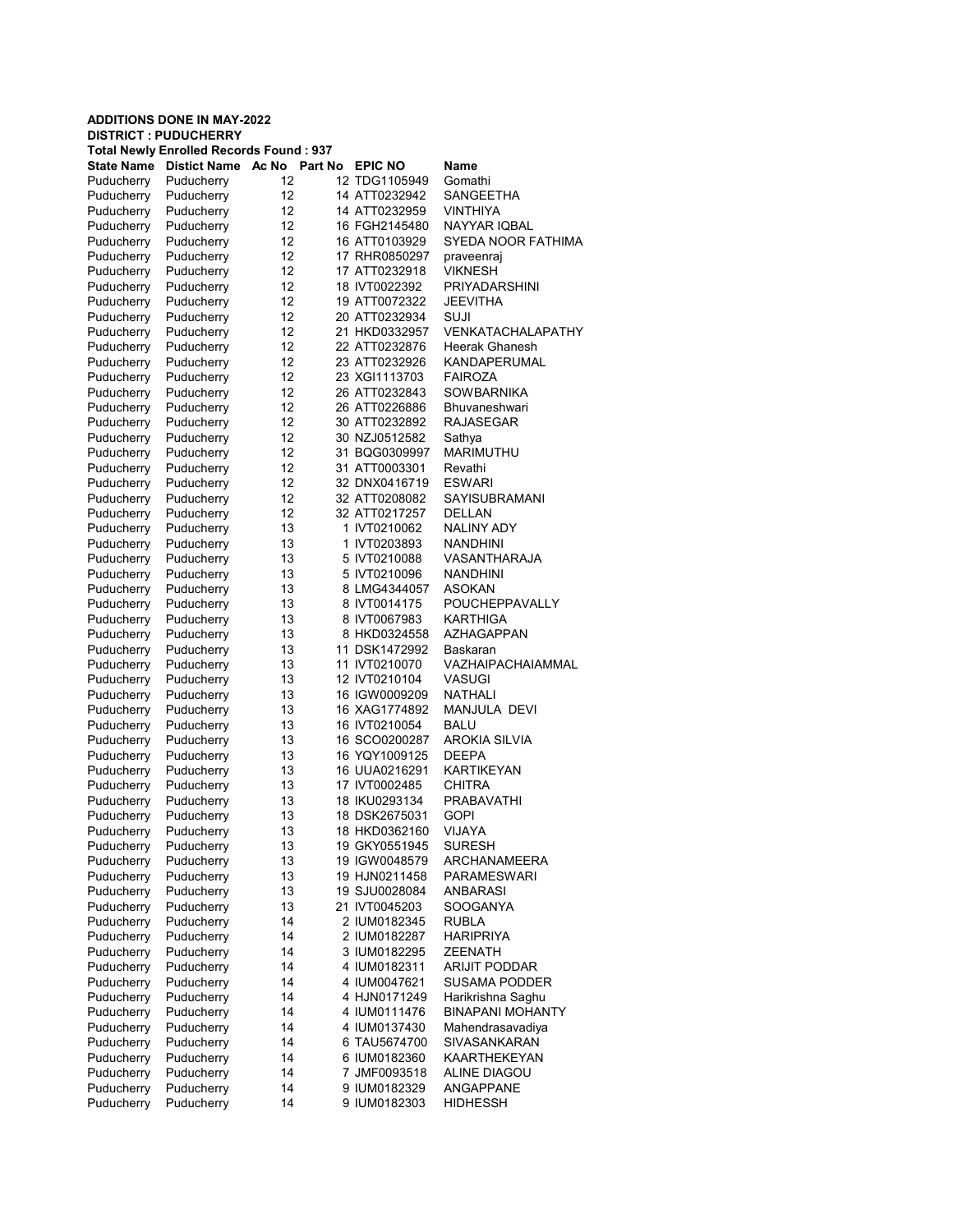#### ADDITIONS DONE IN MAY-2022 DISTRICT : PUDUCHERRY Total Newly Enrolled Records Found : 937 State Name Distict Name Ac No Part No EPIC NO Name Puducherry Puducherry 14 10 IPD0162701 SIVAKOLUNDHU Puducherry Puducherry 14 10 IUM0182352 BATMAVADY Puducherry Puducherry 14 13 JMF0095158 BABITA MOHANTY Puducherry Puducherry 14 14 IUM0156232 BACHAN JHA Puducherry Puducherry 14 14 IUM0146381 RANGANADIN Puducherry Puducherry 14 14 HJN0168393 MARIE VIANIE ASSOUDA<br>Puducherry Puducherry 14 14 IUM0081893 SWEDHA Puducherry Puducherry 14 14 IUM0081893 SWEDHA Puducherry Puducherry 14 14 IUM0156166 ANITHA JHA<br>Puducherry Puducherry 14 14 IUM0173252 Aaditva Thakur Puducherry Puducherry 14 14 IUM0173252 Aaditya Thakur 14 14 IUM0023127 Puducherry Puducherry 14 15 IUM0182337 VIGNESHWAR Puducherry 14 16 IUM0170001 Rajambal<br>Puducherry 14 16 IUM0032169 nilamadhab Puducherry Puducherry 14 16 IUM0032169 Puducherry Puducherry 14 17 IUM0122374 RAMMOHAN<br>Puducherry Puducherry 14 17 JMF0075721 SUTAPA-MOI Puducherry Puducherry 14 17 JMF0075721 SUTAPA MOHAPATRA Puducherry Puducherry 14 17 IUM0122366 SARVARI Puducherry Puducherry 14 17 HJN0216259 SHARMISHTHA<br>Puducherry Puducherry 14 18 SOH4720892 VIJAY Puducherry Puducherry 14 18 SOH4720892 VIJAY 20 ZQJ0138529 Puducherry Puducherry 14 20 HKD0341263 SHARMILA Puducherry Puducherry 14 21 UXH0573600 VASANTHI Puducherry Puducherry 14 22 LXL0211755 Puducherry Puducherry 14 22 LXL0211730 Anandan Puducherry Puducherry 14 24 IUM0096701 JOTHI SURESH YADAV Puducherry Puducherry 14 24 IUM0062521 SURYA PRAKASH YADHAV Puducherry Puducherry 15 1 IGW0198861 KAYATHRI Puducherry Puducherry 15 1 IGW0198820 PLAL BASHA Puducherry Puducherry 15 3 IGW0188383 KERENHA Puducherry Puducherry 15 4 IGW0198911 AYSATHUL MUHSINA Puducherry Puducherry 15 4 SCO0004374 SHEIK SYADU<br>Puducherry Puducherry 15 5 IGW0198838 SURESHKRISH Puducherry Puducherry 15 5 IGW0198838 SURESHKRISHNA<br>Puducherry Puducherry 15 5 IGW0198895 NISHA DEVI Puducherry 15 5 IGW0198895 Puducherry Puducherry 15 5 IGW0198903 DEVI SINGH RAWAT<br>Puducherry Puducherry 15 8 IGW0198853 SARATHY Puducherry Puducherry 15 8 IGW0198853 Puducherry Puducherry 15 9 FBN0332296 GEETHA Puducherry Puducherry 15 10 IGW0137117 AROKIYAMARI ANTHONIYO<br>Puducherry Puducherry 15 11 IGW0061135 MANIKANDAN Puducherry 15 11 IGW0061135 MANIKANDAN Puducherry Puducherry 15 11 JWW0216689 RAVIKUMAR Puducherry Puducherry 15 12 IGW0191874 SOUNDHARIYA<br>Puducherry Puducherry 15 12 IGW0198887 KOULODHINE S Puducherry Puducherry 15 12 IGW0198887 KOULODHINE SHANTHYA SHREE<br>Puducherry Puducherry 15 13 IGW0198879 DHEENA 13 IGW0198879 Puducherry Puducherry 15 13 IGW0198846 SHAHIN BEGAM Puducherry Puducherry 15 14 KVY0461525 SATHIYAVATHY TIMOR<br>Puducherry Puducherry 15 14 JWW0242024 VINNARASSAN 14 JWW0242024 Puducherry Puducherry 15 14 JTP0337329 JULIEN Puducherry Puducherry 15 16 IGW0198796 INDUMATHI Puducherry Puducherry 15 16 JWW0211961 AGNESSE Puducherry Puducherry 15 17 IUM0090639 FLORA Puducherry Puducherry 15 17 JWW0174037 SELVIYAMMAL Puducherry Puducherry 15 17 JWW0185249 SENGENI Puducherry Puducherry 15 18 IGW0198812 RAYMAN AROKIA CHRISTY Puducherry Puducherry 15 20 IGW0198804 CLATVIN TONY Puducherry Puducherry 15 21 IGW0155168 VALENTINE BELCONDE Puducherry Puducherry 15 21 IGW0155200 GIPLER SAGAYARAJ BELCONDE Puducherry Puducherry 15 21 IGW0155192 EMMANUEL AROQUIARADJE BELCONDE Puducherry Puducherry 15 24 IGW0030072 PATCHAIAMMAL<br>Puducherry Puducherry 15 25 JWW0269050 ANTONY VICTOR Puducherry Puducherry 15 25 JWW0269050 ANTONY VICTOR Puducherry Puducherry 15 25 IGW0124032 MURUGAN Puducherry Puducherry 15 25 JWW0208827 MODCHARAKINI

Puducherry Puducherry 16 1 TMC0170472 MURUGAN Puducherry Puducherry 16 3 TMC0052399 JAI PRAKASH

Puducherry Puducherry 16 3 TMC0170514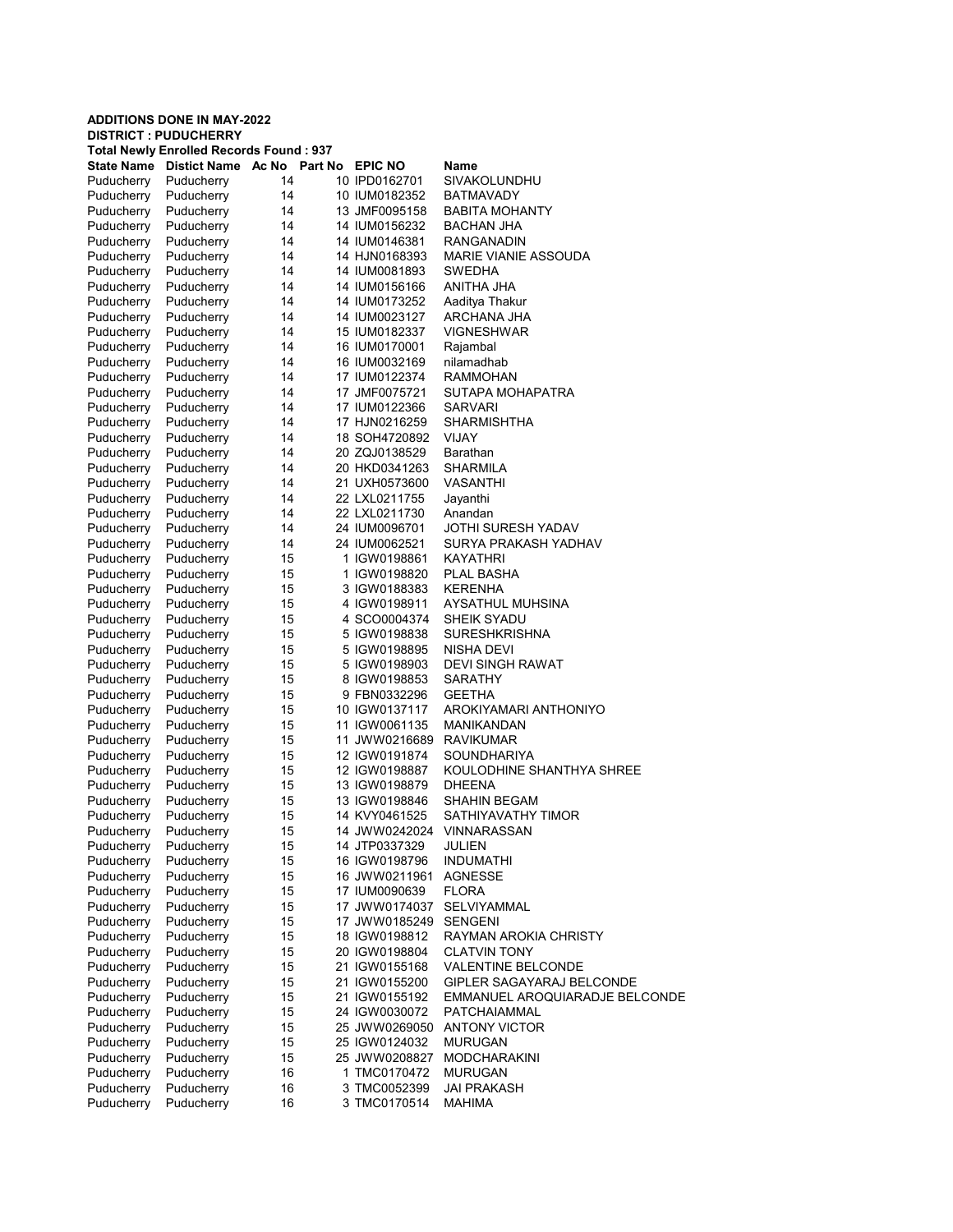| <b>Total Newly Enrolled Records Found: 937</b> |                          |          |         |                                |                           |  |
|------------------------------------------------|--------------------------|----------|---------|--------------------------------|---------------------------|--|
| State Name                                     | <b>Distict Name</b>      | Ac No    | Part No | <b>EPIC NO</b>                 | Name                      |  |
| Puducherry                                     | Puducherry               | 16       |         | 6 LXL0281162                   | <b>KUMAR</b>              |  |
| Puducherry                                     | Puducherry               | 16       |         | 6 TMC0170506                   | HARIHARAN                 |  |
| Puducherry                                     | Puducherry               | 16       |         | 6 JWF4807871                   | SENTHILVEL                |  |
| Puducherry                                     | Puducherry               | 16       |         | 8 LXL0287102                   | <b>KRISHNAMOORTHY</b>     |  |
| Puducherry                                     | Puducherry               | 16       |         | 8 LXL0253070                   | RANGANATHAN               |  |
| Puducherry                                     | Puducherry               | 16       |         | 8 IVT0056978                   | <b>SUGAPRIYA</b>          |  |
| Puducherry                                     | Puducherry               | 16       |         | 8 LXL0242909                   | CHITHRA                   |  |
| Puducherry                                     | Puducherry               | 16       |         | 11 NA                          | RAJESH                    |  |
| Puducherry                                     | Puducherry               | 16       |         | 11 YAK0818914                  | VINODHAPRIYA              |  |
| Puducherry                                     | Puducherry               | 16       |         | 12 TMC0170522                  | KALYANA SUNDARAM          |  |
| Puducherry                                     | Puducherry               | 16       |         | 12 CMS0241950                  | llango                    |  |
| Puducherry                                     | Puducherry               | 16       |         | 12 IBI0033118                  | MOGANAPRIYA               |  |
| Puducherry                                     | Puducherry               | 16       |         | 14 TMC0170480                  | BALAJI                    |  |
| Puducherry                                     | Puducherry               | 16       |         | 14 TMC0170464                  | <b>DAVID</b>              |  |
| Puducherry                                     | Puducherry               | 16       |         | 14 FBN0361717                  | <b>PRIYA</b>              |  |
| Puducherry                                     | Puducherry               | 16       |         | 15 TWT3554763                  | YOGA LAKSHMI              |  |
| Puducherry                                     | Puducherry               | 16       |         | 17 SCO0146019                  | <b>SARASWATHY</b>         |  |
| Puducherry                                     | Puducherry               | 16       |         | 17 CMS0354100                  | SUNIL KAVASKAR            |  |
| Puducherry                                     | Puducherry               | 16       |         | 17 SCO0007997                  | <b>SASIREKA</b>           |  |
| Puducherry                                     | Puducherry               | 16       |         | 18 TMC0170498                  | SARATH                    |  |
| Puducherry                                     | Puducherry               | 16       |         | 18 TRQ0278820                  | <b>GEETHA</b>             |  |
| Puducherry                                     | Puducherry               | 16       |         | 19 YDW0556472                  | <b>SARANYA</b>            |  |
| Puducherry                                     | Puducherry               | 16       |         | 19 TMC0129262                  | <b>VIJAYA</b>             |  |
| Puducherry                                     | Puducherry               | 16       |         | 19 CHB1687458                  | PAKKIRISAMY               |  |
| Puducherry                                     | Puducherry               | 17       |         | 2 ATT0143842                   | <b>SHANTHI</b>            |  |
| Puducherry                                     | Puducherry               | 17       |         | 4 NOG0060129                   | THENKUZHALI               |  |
| Puducherry                                     | Puducherry               | 17       |         | 4 XCX2597680                   | VAILLAMMAI                |  |
| Puducherry                                     | Puducherry               | 17       |         | 5 IKU1350826                   | AMBIKAPATHY               |  |
| Puducherry                                     | Puducherry               | 17       |         | 5 IKU1350834                   | LALITHA                   |  |
| Puducherry                                     | Puducherry               | 17       |         | 5 TMC0059675                   | RENUKADEVI                |  |
| Puducherry                                     | Puducherry               | 17       |         | 8 SCO0015214                   | SUDHARSAN @ RAJIV         |  |
| Puducherry                                     | Puducherry               | 17       |         | 8 RNV0072918                   | KARTHIK @ PRABAKARAN      |  |
| Puducherry                                     | Puducherry               | 17       |         | 11 LPN2690235                  | Ramesh                    |  |
| Puducherry                                     | Puducherry               | 17       |         | 12 CMS0294884                  | SIVAGNANAM                |  |
| Puducherry                                     | Puducherry               | 17       |         | 12 SCO0086041                  | <b>KAVERI</b>             |  |
| Puducherry                                     | Puducherry               | 17       |         | 14 CMS0354456                  | MEERA                     |  |
| Puducherry                                     | Puducherry<br>Puducherry | 17<br>17 |         | 15 KVY0707927<br>16 MBZ1317064 | KALAIMATHI<br>ARULRAJ     |  |
| Puducherry<br>Puducherry                       | Puducherry               | 17       |         | 21 SCO0213603                  | Vignesh                   |  |
| Puducherry                                     | Puducherry               | 17       |         | 23 ZHN0071464                  | <b>CHANDRA SEKAR</b>      |  |
| Puducherry                                     | Puducherry               | 17       |         | 23 SCO0213611                  | ANAND KUMAR CHANDRA       |  |
| Puducherry                                     | Puducherry               | 17       |         | 23 LXL0319483                  | AADHISHTAMARY             |  |
| Puducherry                                     | Puducherry               | 17       |         | 23 BDZ2903821                  | RAMANATHAN                |  |
| Puducherry                                     | Puducherry               | 17       |         | 24 IGW0077479                  | <b>JANINE SAHAYAMARIE</b> |  |
| Puducherry                                     | Puducherry               | 17       |         | 24 KVY0709964                  | MAGUENDRANE               |  |
| Puducherry                                     | Puducherry               | 17       |         | 26 XAG0230797                  | <b>BANUPRIYA</b>          |  |
| Puducherry                                     | Puducherry               | 17       |         | 28 UKZ0128413                  | RAMADASS                  |  |
| Puducherry                                     | Puducherry               | 17       |         | 29 SCO0079798                  | <b>SARUMATHI</b>          |  |
| Puducherry                                     | Puducherry               | 17       |         | 29 CMS0280479                  | SIVAKUMAR                 |  |
| Puducherry                                     | Puducherry               | 17       |         | 29 SCO0160374                  | <b>BAGIYARAJ</b>          |  |
| Puducherry                                     | Puducherry               | 17       |         | 30 LXL0325456                  | PAZHANIAMMAL              |  |
| Puducherry                                     | Puducherry               | 17       |         | 30 CMS0303693                  | Sivakumar                 |  |
| Puducherry                                     | Puducherry               | 18       |         | 1 IBI0238626                   | <b>BARGAVI</b>            |  |
| Puducherry                                     | Puducherry               | 18       |         | 1 DNX0383695                   | <b>SAVITHA</b>            |  |
| Puducherry                                     | Puducherry               | 18       |         | 1 AJJ0092593                   | NAGAMMAL                  |  |
| Puducherry                                     | Puducherry               | 18       |         | 1 DNX0435800                   | <b>DHINESH</b>            |  |
| Puducherry                                     | Puducherry               | 18       |         | 2 ATT0026211                   | YOGA                      |  |
| Puducherry                                     | Puducherry               | 18       |         | 2 IBI0044834                   | <b>SURESH BABU</b>        |  |
| Puducherry                                     | Puducherry               | 18       |         | 6 SCO0002162                   | <b>DENIS</b>              |  |
| Puducherry                                     | Puducherry               | 18       |         | 9 ZUQ0760215                   | <b>MANIMARAN</b>          |  |
| Puducherry                                     | Puducherry               | 18       |         | 9 IBI0238600                   | HEMAPRIYA                 |  |
| Puducherry                                     | Puducherry               | 18       |         | 9 DNX0305557                   | <b>BALAKRISHNAN</b>       |  |
|                                                |                          |          |         |                                |                           |  |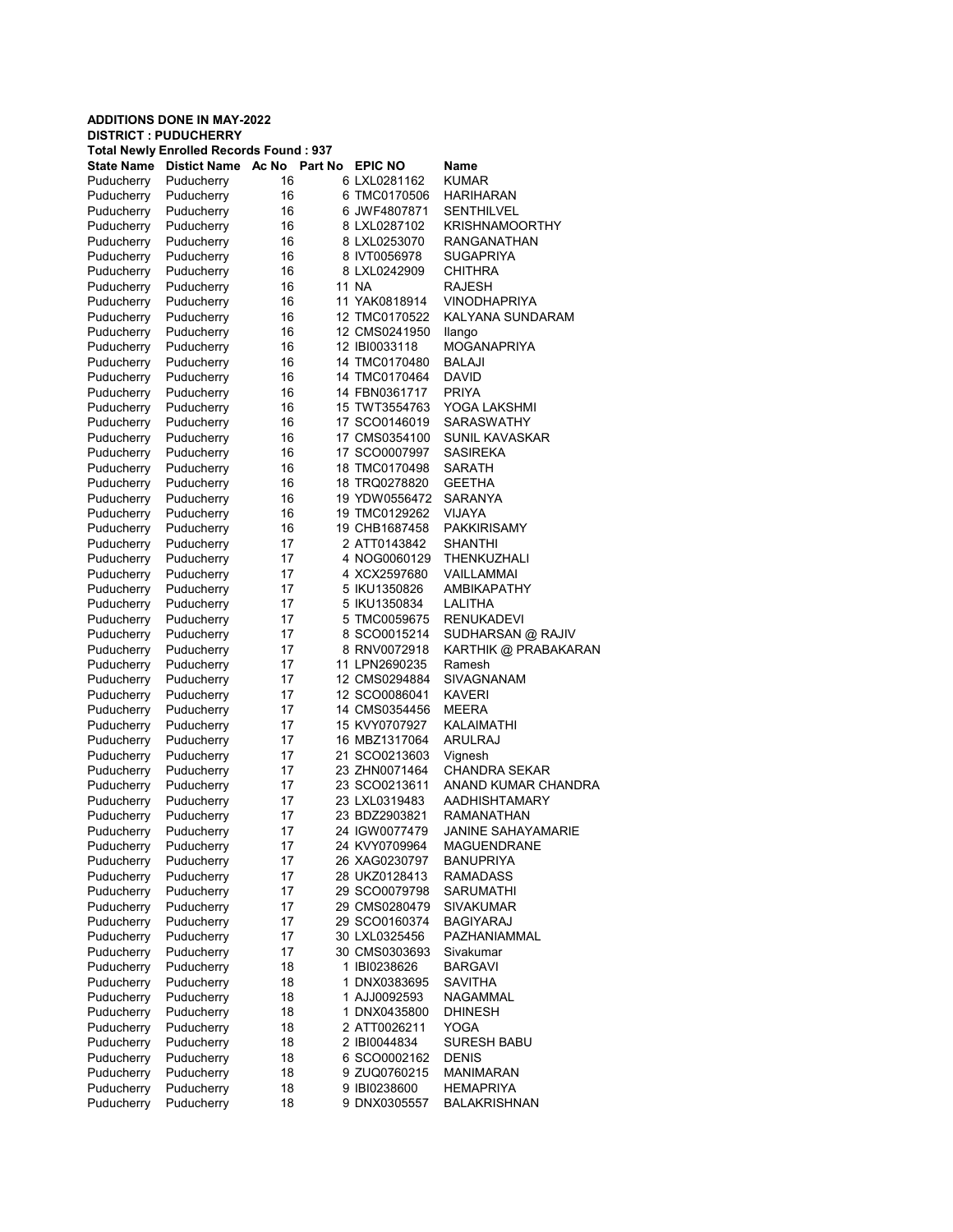| <b>Total Newly Enrolled Records Found: 937</b> |                     |       |         |                |                           |  |  |
|------------------------------------------------|---------------------|-------|---------|----------------|---------------------------|--|--|
| <b>State Name</b>                              | <b>Distict Name</b> | Ac No | Part No | <b>EPIC NO</b> | Name                      |  |  |
| Puducherry                                     | Puducherry          | 18    |         | 11 NOG0021253  | <b>INDUMATHI</b>          |  |  |
| Puducherry                                     | Puducherry          | 18    |         | 11 IBI0238543  | <b>MUKESH</b>             |  |  |
| Puducherry                                     | Puducherry          | 18    |         | 11 RCX0527622  | <b>KARTHIYAYINI</b>       |  |  |
| Puducherry                                     | Puducherry          | 18    |         | 11 RCX0527606  | <b>RAMESH</b>             |  |  |
| Puducherry                                     | Puducherry          | 18    |         | 11 NCC0228932  | <b>GOPINATH</b>           |  |  |
| Puducherry                                     | Puducherry          | 18    |         | 11 IUM0129932  | LAKSHMI                   |  |  |
| Puducherry                                     | Puducherry          | 18    |         | 11 IUM0129916  | <b>MURALIDHARAN</b>       |  |  |
| Puducherry                                     | Puducherry          | 18    |         | 12 IBI0238527  | <b>MAGESHKUMAR</b>        |  |  |
| Puducherry                                     | Puducherry          | 18    |         | 12 IBI0238550  | <b>REKHA</b>              |  |  |
| Puducherry                                     | Puducherry          | 18    |         | 12 IBI0041590  | <b>KARTHIKEYAN</b>        |  |  |
| Puducherry                                     | Puducherry          | 18    |         | 12 IBI0120733  | <b>VASANTHI</b>           |  |  |
| Puducherry                                     | Puducherry          | 18    |         | 13 IGW0059030  | <b>SUHASHINI</b>          |  |  |
| Puducherry                                     | Puducherry          | 18    |         | 14 IBI0238584  | <b>KOWSALYA</b>           |  |  |
| Puducherry                                     | Puducherry          | 18    |         | 14 IBI0238592  | <b>MURUGAN</b>            |  |  |
| Puducherry                                     | Puducherry          | 18    |         | 14 UEB0190272  | <b>KAZMIR</b>             |  |  |
| Puducherry                                     | Puducherry          | 18    |         | 14 UEB0247270  | <b>CELESTINE NAPOLEON</b> |  |  |
| Puducherry                                     | Puducherry          | 18    |         | 15 IBI0238568  | <b>REENA</b>              |  |  |
| Puducherry                                     | Puducherry          | 18    |         | 15 IBI0238576  | SUBRATHO                  |  |  |
| Puducherry                                     | Puducherry          | 18    |         | 16 ULP1061027  | <b>KIRUBAKARAN</b>        |  |  |
| Puducherry                                     | Puducherry          | 18    |         | 16 ULP1202415  | JAGATHDHARANI             |  |  |
| Puducherry                                     | Puducherry          | 18    |         | 17 IBI0229054  | <b>RAVIPRASAATH</b>       |  |  |
| Puducherry                                     | Puducherry          | 18    |         | 17 SCO0035998  | BALAMURALI                |  |  |
| Puducherry                                     | Puducherry          | 18    |         | 17 SCO0123349  | JAMUNARANI                |  |  |
| Puducherry                                     | Puducherry          | 18    |         | 17 IBI0238618  | <b>ABINAYA</b>            |  |  |
| Puducherry                                     | Puducherry          | 18    |         | 17 DDQ4690079  | <b>SABAPATHY</b>          |  |  |
| Puducherry                                     | Puducherry          | 18    |         | 17 DDQ4690087  | <b>SAVITHIRI</b>          |  |  |
|                                                |                     | 18    |         | 17 YBP0026096  | YOGA                      |  |  |
| Puducherry                                     | Puducherry          |       |         | 17 SCO0123323  | <b>SEKAR</b>              |  |  |
| Puducherry                                     | Puducherry          | 18    |         |                |                           |  |  |
| Puducherry                                     | Puducherry          | 18    |         | 17 DNX0341644  | <b>MUNISAMY</b>           |  |  |
| Puducherry                                     | Puducherry          | 18    |         | 17 IBI0238501  | SANTHOSH                  |  |  |
| Puducherry                                     | Puducherry          | 18    |         | 17 ZHN0071761  | <b>RAGAVENDRAN</b>        |  |  |
| Puducherry                                     | Puducherry          | 18    |         | 20 WFJ0418871  | <b>BREMMAKUMAR</b>        |  |  |
| Puducherry                                     | Puducherry          | 18    |         | 22 TLS0161539  | PANNEERSELVAM             |  |  |
| Puducherry                                     | Puducherry          | 18    |         | 22 IBI0238535  | <b>SUBASHREE</b>          |  |  |
| Puducherry                                     | Puducherry          | 18    |         | 22 TLS0161687  | VASUGHI                   |  |  |
| Puducherry                                     | Puducherry          | 18    |         | 23 DSK1407337  | <b>SRITHATHAN</b>         |  |  |
| Puducherry                                     | Puducherry          | 18    |         | 23 IKU0556894  | DHARMASRI VATHSALA        |  |  |
| Puducherry                                     | Puducherry          | 18    |         | 27 IBI0238634  | <b>RAGAVE</b>             |  |  |
| Puducherry                                     | Puducherry          | 18    |         | 29 IBI0238642  | GIRIJA                    |  |  |
| Puducherry                                     | Puducherry          | 18    |         | 31 JCH3868940  | <b>GOPINATH</b>           |  |  |
| Puducherry                                     | Puducherry          | 18    |         | 31 IBI0238519  | <b>MURUGESAN</b>          |  |  |
| Puducherry                                     | Puducherry          | 19    |         | 3 ZQJ0264069   | <b>SAMPATH</b>            |  |  |
| Puducherry                                     | Puducherry          | 19    |         | 5 ZQJ0259309   | Anandhan                  |  |  |
| Puducherry                                     | Puducherry          | 19    |         | 6 SCY0015321   | Maheswari                 |  |  |
| Puducherry                                     | Puducherry          | 19    |         | 11 ZQJ0264077  | <b>SHURUTHI</b>           |  |  |
| Puducherry                                     | Puducherry          | 19    |         | 11 XCX1565910  | SOUNDHARYA LEAKHA         |  |  |
| Puducherry                                     | Puducherry          | 19    |         | 11 HKD0254680  | DANASEKARAN               |  |  |
| Puducherry                                     | Puducherry          | 19    |         | 11 DNX0436501  | <b>BRINDA</b>             |  |  |
| Puducherry                                     | Puducherry          | 19    |         | 11 HJN0212308  | <b>SEGAYAMARIE</b>        |  |  |
| Puducherry                                     | Puducherry          | 19    |         | 13 ZZG1116979  | <b>RAVICHANDRAN</b>       |  |  |
| Puducherry                                     | Puducherry          | 19    |         | 13 ZZG0870527  | NANDHAKUMAR               |  |  |
| Puducherry                                     | Puducherry          | 19    |         | 13 ZZG1116987  | <b>GOWRI</b>              |  |  |
| Puducherry                                     | Puducherry          | 19    |         | 13 IVT0026591  | <b>RENUKA</b>             |  |  |
| Puducherry                                     | Puducherry          | 19    |         | 17 ZQJ0161414  | Vasanthi                  |  |  |
| Puducherry                                     | Puducherry          | 19    |         | 17 FBN0341016  | Sivaraman                 |  |  |
| Puducherry                                     | Puducherry          | 19    |         | 17 ZQJ0258160  | <b>BALASUNDARAM</b>       |  |  |
| Puducherry                                     | Puducherry          | 19    |         | 17 UIJ0053496  | <b>SHARMILA</b>           |  |  |
| Puducherry                                     | Puducherry          | 19    |         | 17 ZQJ0161422  | Senthamilselvan           |  |  |
| Puducherry                                     | Puducherry          | 19    |         | 17 KXX0203760  | <b>PURUSHOTHAMAN</b>      |  |  |
| Puducherry                                     | Puducherry          | 19    |         | 17 KXX0203778  | KALYANI                   |  |  |
| Puducherry                                     | Puducherry          | 19    |         | 17 UEB0259135  | <b>SRINIDHI</b>           |  |  |
| Puducherry                                     | Puducherry          | 19    |         | 17 DVR2279834  | SABIYA BEGUM              |  |  |
|                                                |                     |       |         |                |                           |  |  |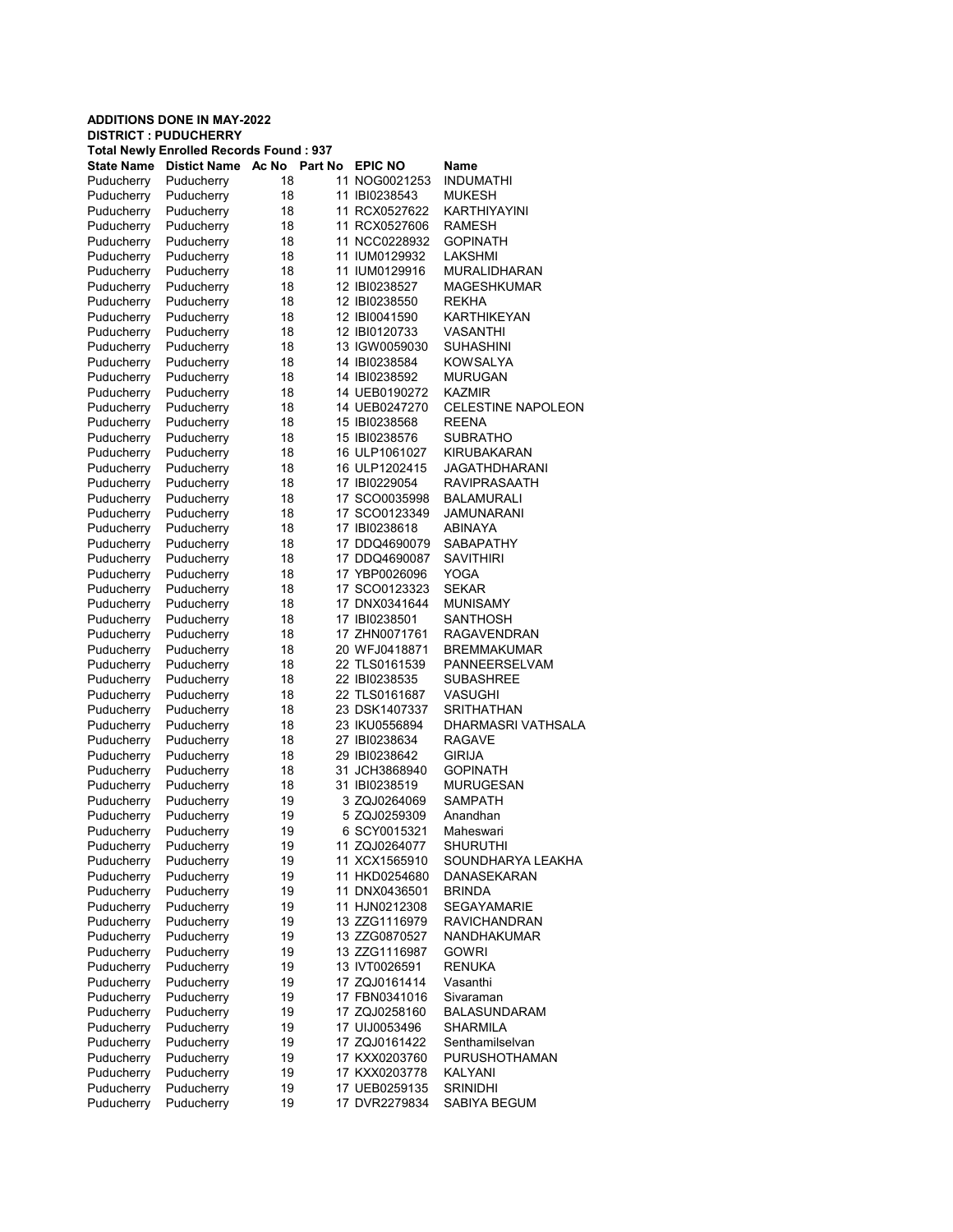| <b>Total Newly Enrolled Records Found: 937</b> |                          |          |         |                                |                               |  |  |
|------------------------------------------------|--------------------------|----------|---------|--------------------------------|-------------------------------|--|--|
| State Name                                     | <b>Distict Name</b>      | Ac No    | Part No | <b>EPIC NO</b>                 | Name                          |  |  |
| Puducherry                                     | Puducherry               | 19       |         | 19 ZQJ0264101                  | DHILIP                        |  |  |
| Puducherry                                     | Puducherry               | 19       |         | 26 DNX0285924                  | VALARMATHI                    |  |  |
| Puducherry                                     | Puducherry               | 19       |         | 28 ZQJ0264135                  | VIJAYALAKSHMI                 |  |  |
| Puducherry                                     | Puducherry               | 19       |         | 28 ZQJ0264150                  | SRI RANGESH                   |  |  |
| Puducherry                                     | Puducherry               | 19       |         | 28 JWW0269431                  | SAMPATH                       |  |  |
| Puducherry                                     | Puducherry               | 19       |         | 33 UIJ0081133                  | VIJAY                         |  |  |
| Puducherry                                     | Puducherry               | 19       |         | 33 ZQJ0264127                  | <b>KUMAR</b>                  |  |  |
| Puducherry                                     | Puducherry               | 19       |         | 33 KVY0493080                  | TILAGAME                      |  |  |
| Puducherry                                     | Puducherry               | 19       |         | 34 ZQJ0264085                  | <b>SHAMETHA</b>               |  |  |
| Puducherry                                     | Puducherry               | 19       |         | 34 ZQJ0264093                  | SAKRESH                       |  |  |
| Puducherry                                     | Puducherry               | 19       |         | 34 MGM3738135                  | <b>NANDHINI</b>               |  |  |
| Puducherry                                     | Puducherry               | 19       |         | 35 UIJ0067793                  | KALAIARASI                    |  |  |
| Puducherry                                     | Puducherry               | 19       |         | 35 ULP1938711                  | KAVIYA SELVI                  |  |  |
| Puducherry                                     | Puducherry               | 19       |         | 35 SQY0035386                  | SUGANNIYA                     |  |  |
| Puducherry                                     | Puducherry               | 19       |         | 36 ZQJ0264119                  | SATCHIDHANANDHAM              |  |  |
| Puducherry                                     | Puducherry               | 19       |         | 36 FBN0271577                  | Suresh                        |  |  |
| Puducherry                                     | Puducherry               | 19       |         | 36 FBN0298307                  | MANGAIYARKARASI               |  |  |
| Puducherry                                     | Puducherry               | 19       |         | 36 ZQJ0174656                  | Aruldass                      |  |  |
| Puducherry                                     | Puducherry               | 19       |         | 36 FBN0257394                  | Saridha                       |  |  |
| Puducherry                                     | Puducherry               | 19       |         | 37 WNC0131037                  | <b>SAMPATH</b>                |  |  |
| Puducherry                                     | Puducherry               | 19       |         | 39 ZQJ0264143                  | <b>THILAGAVATHI</b>           |  |  |
| Puducherry                                     | Puducherry               | 20       |         | 1 SQY0000646                   | <b>SATHISH</b>                |  |  |
| Puducherry                                     | Puducherry               | 20       |         | 1 SQY0230466                   | Jegan                         |  |  |
| Puducherry                                     | Puducherry               | 20       |         | 2 ULP0643262                   | SATHYABAMA                    |  |  |
| Puducherry                                     | Puducherry               | 20       |         | 3 CHB3227519                   | MEERA                         |  |  |
| Puducherry                                     | Puducherry               | 20       |         | 3 SQY0230391                   | <b>NARESH</b>                 |  |  |
| Puducherry                                     | Puducherry               | 20       |         | 7 YIQ0042929                   | SUBRAMANIAN                   |  |  |
| Puducherry                                     | Puducherry               | 20       |         | 7 JWW0182873                   | <b>VASANTHA</b>               |  |  |
| Puducherry                                     | Puducherry               | 20       |         | 8 SQY0230433                   | <b>VARSHINI SEKAR</b>         |  |  |
| Puducherry                                     | Puducherry               | 20       |         | 8 SQY0230425                   | <b>VIJAYALAKSHMI SEKAR</b>    |  |  |
| Puducherry                                     | Puducherry               | 20       |         | 9 SQY0230441                   | MADHUBALAN                    |  |  |
| Puducherry                                     | Puducherry               | 20       |         | 10 FBN0347146                  | Vanajavathi                   |  |  |
| Puducherry                                     | Puducherry               | 20       |         | 10 ZZG0008854                  | <b>DHANASEKAR</b>             |  |  |
| Puducherry                                     | Puducherry               | 20       |         | 16 SQY0230458                  | GAYATHRI                      |  |  |
| Puducherry                                     | Puducherry               | 20       |         | 17 XGI0815878                  | MATHIVANAN                    |  |  |
| Puducherry                                     | Puducherry               | 20       |         | 18 ZLM0355685                  | KEERTHANA                     |  |  |
| Puducherry                                     | Puducherry               | 20       |         | 19 SQY0230375                  | YASHINY                       |  |  |
| Puducherry                                     | Puducherry               | 20       |         | 20 SQY0230383                  | ARUNA DEVI                    |  |  |
| Puducherry                                     | Puducherry               | 20       |         | 21 ZHN0018879                  | MOHANRAJ                      |  |  |
| Puducherry                                     | Puducherry               | 20       |         | 21 FJM2790574                  | THILAGAVATHY                  |  |  |
| Puducherry                                     | Puducherry               | 20       |         | 23 SQY0230409                  | MADHUBALA                     |  |  |
| Puducherry                                     | Puducherry               | 20       |         | 23 SQY0230417                  | VASANTH                       |  |  |
| Puducherry                                     | Puducherry               | 20       |         | 27 AJJ0049593                  | SIVAPRIYA                     |  |  |
| Puducherry                                     | Puducherry               | 20       |         | 27 SQY0226191                  | MOHAMED LUQMAAN               |  |  |
| Puducherry                                     | Puducherry               | 20       |         | 27 SQY0226506                  | RISWANA BEGAM                 |  |  |
| Puducherry                                     | Puducherry               | 20       |         | 30 KTY0202333                  | <b>ILAYAPERUMAL</b>           |  |  |
| Puducherry                                     | Puducherry               | 21       |         | 1 KTY0251520                   | <b>GANDHIMATHI</b>            |  |  |
| Puducherry                                     | Puducherry               | 21       |         | 1 YBP0104836                   | SRINIVASAN                    |  |  |
| Puducherry                                     | Puducherry               | 21       |         | 4 YBP0247809                   | RADHA                         |  |  |
| Puducherry                                     | Puducherry               | 21       |         | 4 YBP0247817                   | PUSHPAJA                      |  |  |
| Puducherry                                     | Puducherry               | 21       |         | 4 YBP0247825                   | <b>SURYAMANI</b>              |  |  |
| Puducherry                                     | Puducherry               | 21       |         | 4 YBP0247833                   | SHANMUGAM                     |  |  |
| Puducherry                                     | Puducherry<br>Puducherry | 21       |         | 6 YBP0247791                   | <b>VINCENT</b><br>ANANDAVALLI |  |  |
| Puducherry                                     |                          | 21       |         | 7 YBP0041624                   |                               |  |  |
| Puducherry                                     | Puducherry               | 21       |         | 7 MRJ0170167                   | <b>KESSAVAN</b>               |  |  |
| Puducherry                                     | Puducherry               | 21       |         | 8 ATT0060681                   | <b>JAYASREE</b>               |  |  |
| Puducherry                                     | Puducherry               | 21       |         | 8 YBP0016618                   | Vedanayagam<br><b>GANESH</b>  |  |  |
| Puducherry                                     | Puducherry               | 21       |         | 10 JQF3296779                  |                               |  |  |
| Puducherry<br>Puducherry                       | Puducherry<br>Puducherry | 21<br>21 |         | 11 ULP1702984<br>11 ULP1702976 | <b>KOWSALYA</b><br>PONNUSAMY  |  |  |
| Puducherry                                     | Puducherry               | 21       |         | 12 YBP0247767                  | SAHAYA ANTONYRAJ              |  |  |
| Puducherry                                     | Puducherry               | 21       |         | 12 YBP0247775                  | RAAGHUL                       |  |  |
|                                                |                          |          |         |                                |                               |  |  |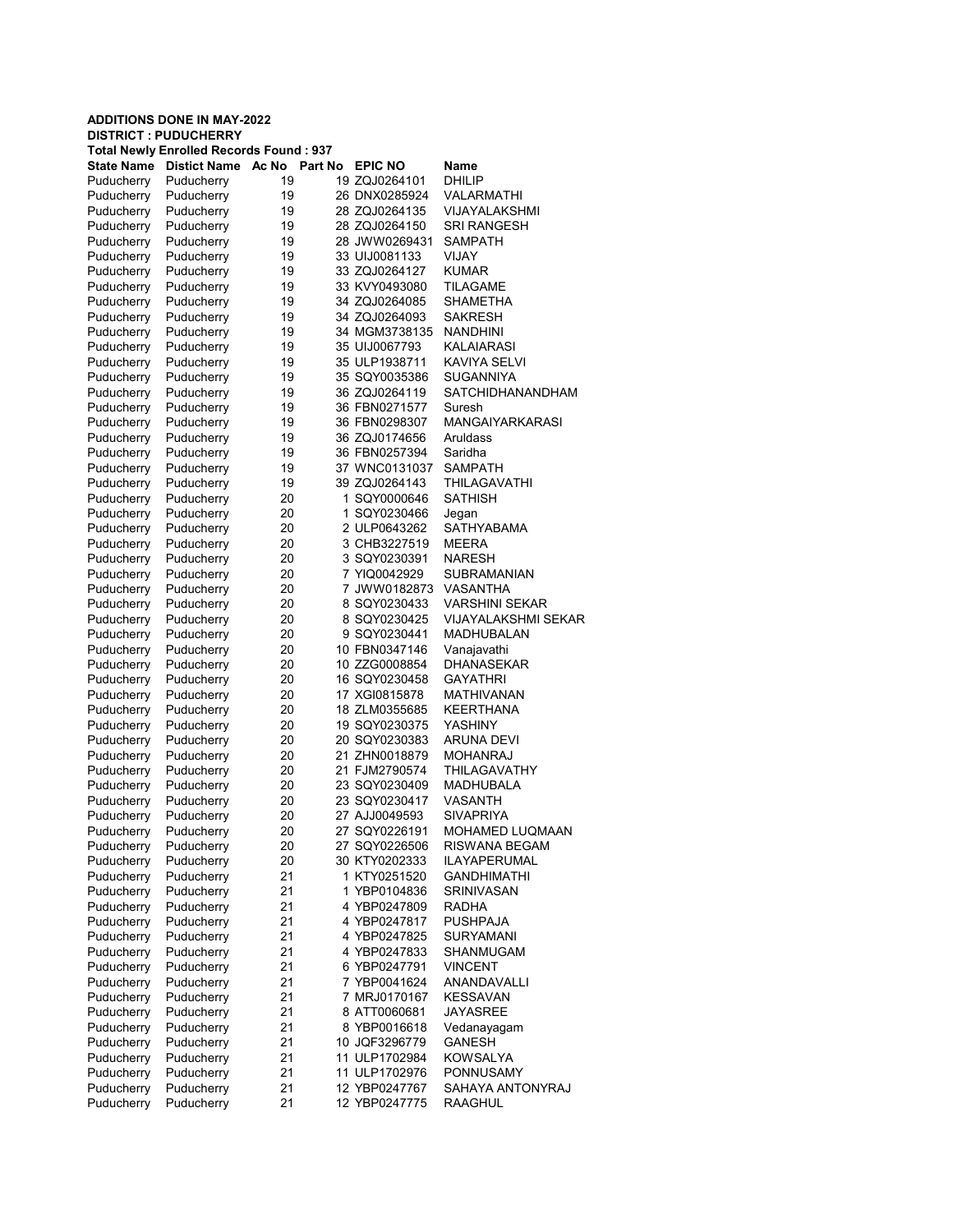#### ADDITIONS DONE IN MAY-2022 DISTRICT : PUDUCHERRY Total Newly Enrolled Records Found : 937 State Name Distict Name Ac No Part No EPIC NO Name Puducherry Puducherry 21 15 YBP0247759 PANEERSELVAM Puducherry Puducherry 21 17 UOM1589969 SENTHILKUMAR Puducherry Puducherry 21 17 YBP0247742 SAHAYA ANTONY RAJ SIMON Puducherry Puducherry 21 21 SWC0018788 ASVANY Puducherry Puducherry 21 22 MGY3908209 RAMACHANDRAN Puducherry Puducherry 21 22 KVY0441915 RAJAN Puducherry Puducherry 21 22 YMC1390582 PADMAPRABA Puducherry Puducherry 21 23 ZHN0206763 Pavithra Puducherry 21 24 YBP0247726 Kayathri<br>Puducherry 21 24 YBP0247783 SANJAY Puducherry Puducherry 21 24 YBP0247783 Puducherry Puducherry 21 24 ZZG0880674 AMSAVENI Puducherry 21 26 YZT0774349 CHITRA Puducherry Puducherry 21 26 YZT0774513 ASHOKAN Puducherry Puducherry 21 30 REQ1726868 LOGANATHAN<br>Puducherry Puducherry 21 31 CDS0243832 Kaveari Puducherry Puducherry 21 31 CDS0243832 Kaveari Puducherry Puducherry 21 31 YBP0247734 PRAVIN KUMAR Puducherry Puducherry 22 4 UOM0546861 RAJALAKSHMI<br>Puducherry Puducherry 22 5 77G0014860 JAYASRI Puducherry Puducherry 22 5 ZZG0014860 JAYASRI KALIYAMOORTHY Puducherry Puducherry 22 11 LPN1316553 JAYASEELAN Puducherry Puducherry 22 13 AJJ0175398 Murugaramalingam Puducherry Puducherry 22 13 AJJ0234930 SHAMIRA Puducherry Puducherry 22 16 SIK0897082 PRIYA Puducherry Puducherry 22 17 KXX0213975 SUGATHA ALAIS RAJALAKSHMI Puducherry Puducherry 22 17 KXX0216861 ELAKSHMI Puducherry Puducherry 22 17 AJJ0198317 AMURTHAM Puducherry Puducherry 22 17 KXX0211581 RAJESHKUMAR Puducherry Puducherry 22 17 AJJ0196428 SARASWATHI Puducherry Puducherry 22 22 KDQ0014852 KARUNAKARAN Puducherry Puducherry 22 25 SFY0701920 CHANDRALEGA<br>Puducherry Puducherry 22 25 KPT2051928 ROOPAN Puducherry Puducherry 22 25 KPT2051928 ROOPAN<br>Puducherry Puducherry 22 30 AJJ0234948 GGOVAR Puducherry 22 30 AJJ0234948 G GOVARTHANAN Puducherry Puducherry 23 1 MRJ0177014 Elango Puducherry Puducherry 23 5 SQY0043356 PRIYA Puducherry Puducherry 23 6 LPN2726297 Puducherry Puducherry 23 6 XGI1739895 SARAVANA PERUMAL<br>Puducherry Puducherry 23 6 SWC0212225 PARISUTHA RAJA Puducherry Puducherry 23 6 SWC0212225 PARISUTHA RAJA Puducherry Puducherry 23 6 ULP0007773 Anitha Puducherry Puducherry 23 9 CDS0235903 Indhira Puducherry Puducherry 23 9 YBP0042051 VAIGAI 11 SIK0463299 Puducherry Puducherry 23 12 SWC0212241 SATCHIDHANANDAM Puducherry Puducherry 23 12 CDS0198606 Periyanayagi 12 MRJ0195925 Puducherry Puducherry 23 14 SWC0001552 REVATHI Puducherry Puducherry 23 14 SWC0212258 GOKUL RAJ Puducherry Puducherry 23 14 CDS0200048 MUTHUKUMARAN Puducherry Puducherry 23 21 SWC0212233 SANTHIYA Puducherry Puducherry 23 21 UOM0705129 PADMAVATHI Puducherry Puducherry 23 23 SWC0212266 BUVANESH Puducherry Puducherry 23 23 XGI0913798 Sathiya Puducherry Puducherry 23 31 MRJ0202952 Anbarasi Puducherry Puducherry 29 6 AWB0237131 AYSHA ARMIYA Puducherry Puducherry 29 9 AWB0237164 ALEENA SHAJI V Puducherry Puducherry 29 14 AWB0237149 ZAMEENA A Puducherry Puducherry 29 14 AWB0237156 FIDHA RASHEED Puducherry Puducherry 29 27 AWB0237123 Sahira C P Puducherry Puducherry 30 1 ZJQ0764481 YASHWANT KUMAR SAPPA Puducherry Puducherry 30 1 XEK0025569 GALI SREE LAKSHMI Puducherry Puducherry 30 1 HDF0203034 GALI RAMA KRISHNA Puducherry Puducherry 30 20 XEK0375774 MAJETY RAM SURAJ Puducherry Puducherry 30 23 ATT0024315 GIDDI MAHESWARI